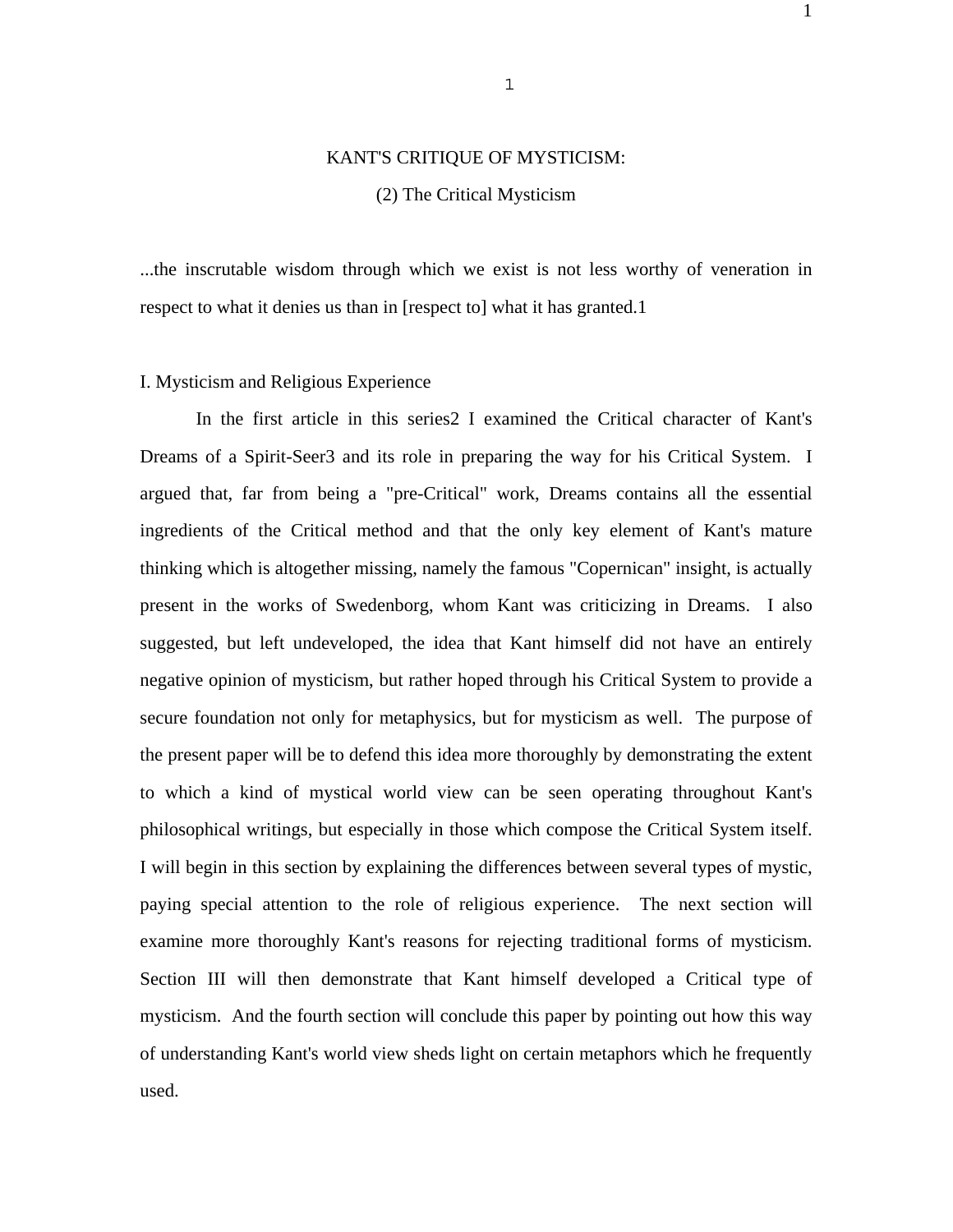A good general definition of mysticism is suggested by Albert Schweitzer's description of the mystic as "a human being looking upon the division between earthly and super-earthly, temporal and eternal, as transcended, and feeling himself, while still externally amid the earthly and temporal, to belong to the super-earthly and eternal."4 From this at least three sorts of mysticism can be inferred. First, the mystic might believe that membership in a "super-earthly" realm makes it possible to communicate with other spirits, especially those which are no longer tied to a body. This is the type of mysticism which Swedenborg practiced, and against which Kant was reacting in Dreams. Another, more common alternative is for mystics to join some organized religion and seek to express their eternal nature through more traditional beliefs and rituals. (This is indeed so common that such participants in organized religion are normally not regarded as mystics.) Kant readily admits the validity of this second sense of mysticism, as organized religious experience, and encouraged its promotion insofar as it maintains itself as a rational (moral) discipline.5 However, mystics (as well as many ordinary religious people who would not presume to adorn themselves with such a title) often speak of "religious experience" in a rather different way. This term can be used to refer not to the act of pleasing God through the overcoming of one's evil heart, as expressed in the moral actions of a group of believers banded together to form a church, but to a more direct form of communication or communion with a personal God. That Kant may have also admitted the validity of immediate personal religious experience, and encouraged its promotion as an important aspect of the Critical System, is a view which (if entertained at all) is almost universally denied by his interpreters. Nevertheless, my purpose here will be to demonstrate that such a mystical feeling lies at the very heart of the Critical System: it is as important to the System as birth and death are to an individual person, for it sets up the limits and in so doing establishes for the System its ultimate meaning.

Webb notes the traditional view that philosophy is "the daughter of Religion, and

2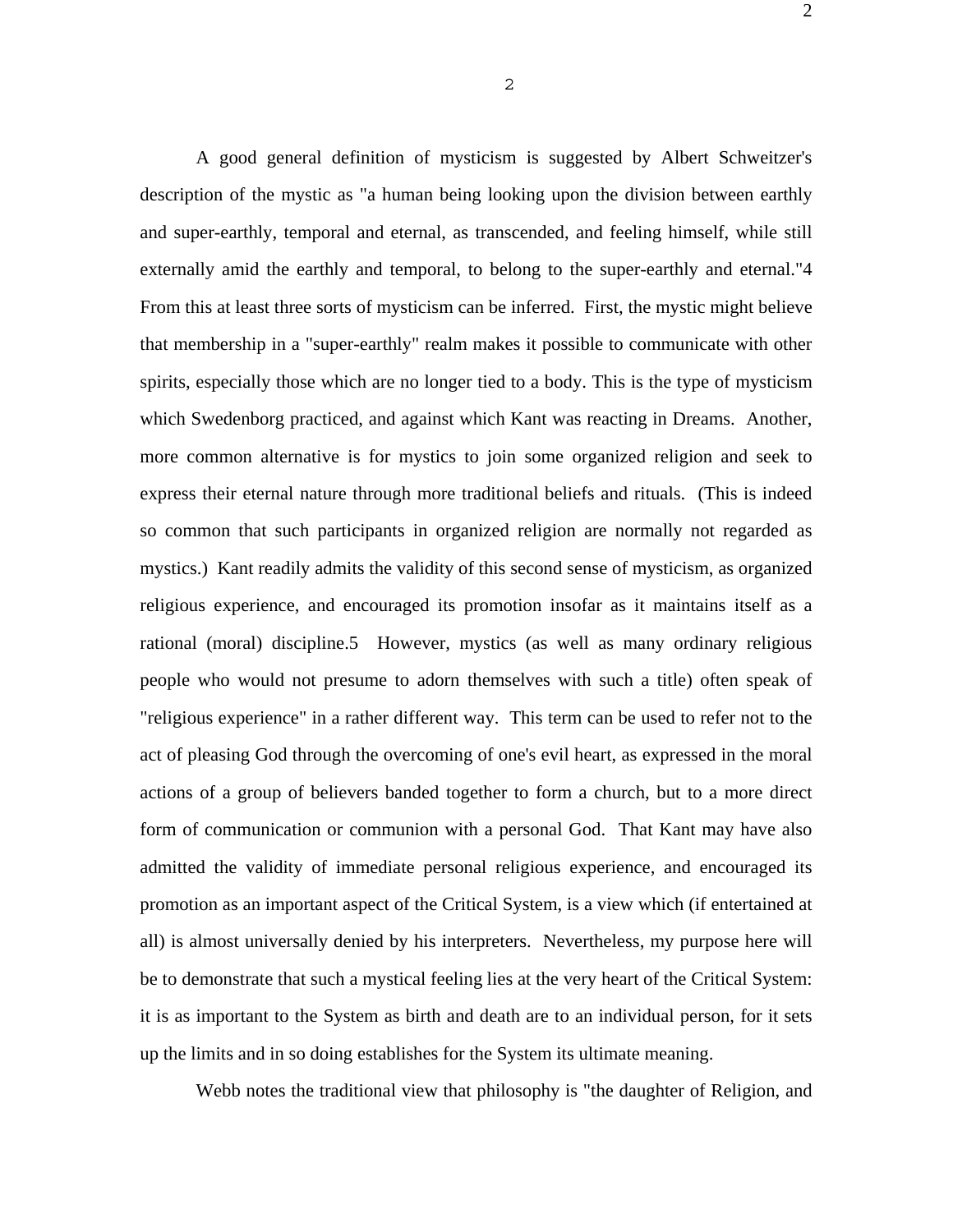starts upon her career with an outfit of questions suggested by religious experience."6 The "religious experience" to which Webb is referring is not so much the experience of God in humanly organized religion as an immediate personal encounter of the sort I have labelled "mystical" (even though this term is often reserved for its extreme manifestations). Kant's philosophy, I maintain, does not break with tradition in this respect. For his Critical System has a clear religious and theological orientation, despite the failure of most commentators to recognize its significance. For example, the task of validating the primarily theological ideas of God, freedom and immortality unites the three Critiques; indeed, Kant believed that his approach to these and other topics of religious and theological interest, though entirely philosophical in its presentation, could provide the only legitimate rational basis for religion [see e.g. CPR xxx,877; CPrR 3-5]. Moreover, his last book before setting out on the path of the Critical System (viz. Dreams) sets before him the question of how the philosopher is to cope with the claims of mystics such as Swedenborg; and the uncompleted book intended to fill the final gap in his philosophical System (viz. Opus Postumum, as it is now called) provides ample evidence that the ultimate aim of the entire Critical enterprise is to replace the extreme mystical and anti-mystical attitudes with a balanced attitude which can best be called "Critical mysticism". Since I have dealt with these two works elsewhere,7 I will leave them out of account here and examine in general the extent to which we are justified in associating Kant's other works with a mystical spirit.

#### II. Kant's Apparent Rejection of Mysticism

 The traditional interpretation of Kant portrays him as consistently denying, or at least ignoring, any "possibility of an encounter with the transcendent",8 and adds that "he seems to have found the notion of an immanent God unfamiliar and uncongenial to his mind" [KPR 50]. Baelz expresses this view in its classic form:

3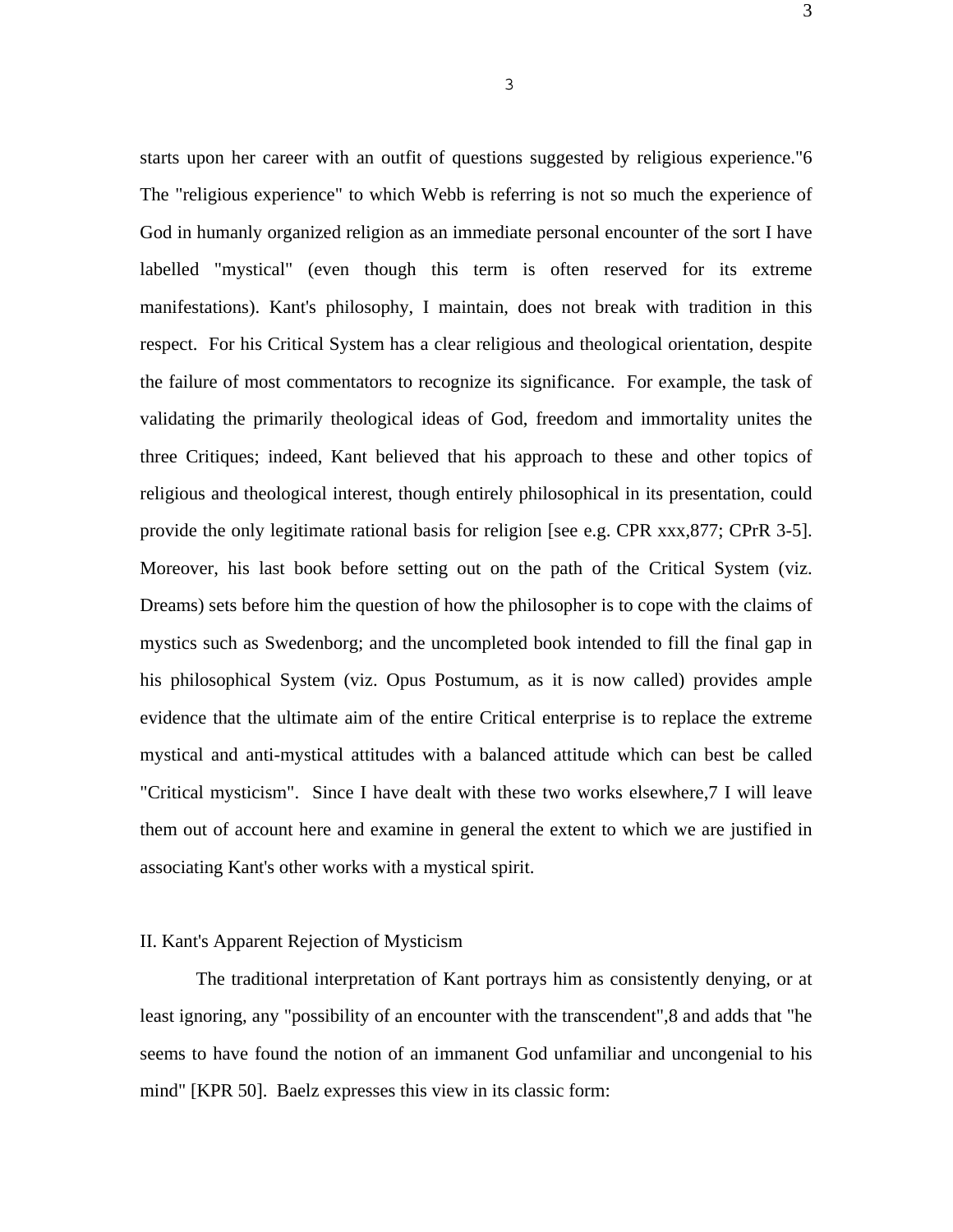Kant, while recognizing the demands of the moral law inherent in man's own rational being, had no room for any immediate apprehension of God, belief in whom was a postulate and no more than a postulate, inferential rather than direct, mediated by reason rather than immediately given in experience.9

Even those who recognize that Kant's view of religion in RBBR is "not radically unlike the traditional Christian view" of religion generally agree that "any sense of personal fellowship with God, revelation from God or redemption by God is entirely lacking in the Kantian scheme."10 However, such claims are much too harsh: Kant is always careful to leave a space for God's activity in relation to man (for faith in relation to knowledge); what he criticizes is only man's attempt to grasp or control God in such a way as to force Him into revealing Himself or redeeming man.11 Accordingly, a few interpreters, rejecting the traditional interpretation, have seen in Kant "the glimmer of a notion of faith as a 'direct interior persuasion' in matters of religious truth".12 The recognition that Kant's philosophy is a System of Perspectives can, I believe, transform this "glimmer" into an unmistakable ray of noon-day sunlight. It may even enable us to defend Du Prel's suggestion that Kant's "Critique of Reason" points directly to mysticism.13

 The belief that Kant disallows any direct experience of God stems from two misunderstandings, which arise only when the dependence of his ideas on the Principle of Perspective is ignored. The first arises out of the failure to make the important distinction between mediate experience (i.e. empirical knowledge), and immediate experience.14 The fact that "the glimpses [of "the infinity in the finite and the universality in the individual"] are distrusted" by Kant15 is taken by most interpreters as a distrust in immediate experience, when in fact Kant's expression of distrust in such "glimpses" is always an expression of distrust in their adequacy when viewed from reason's theoretical standpoint (which always aims at and depends on empirical knowledge). If such glimpses are viewed as immediate experiences, and therefore not reflected upon, then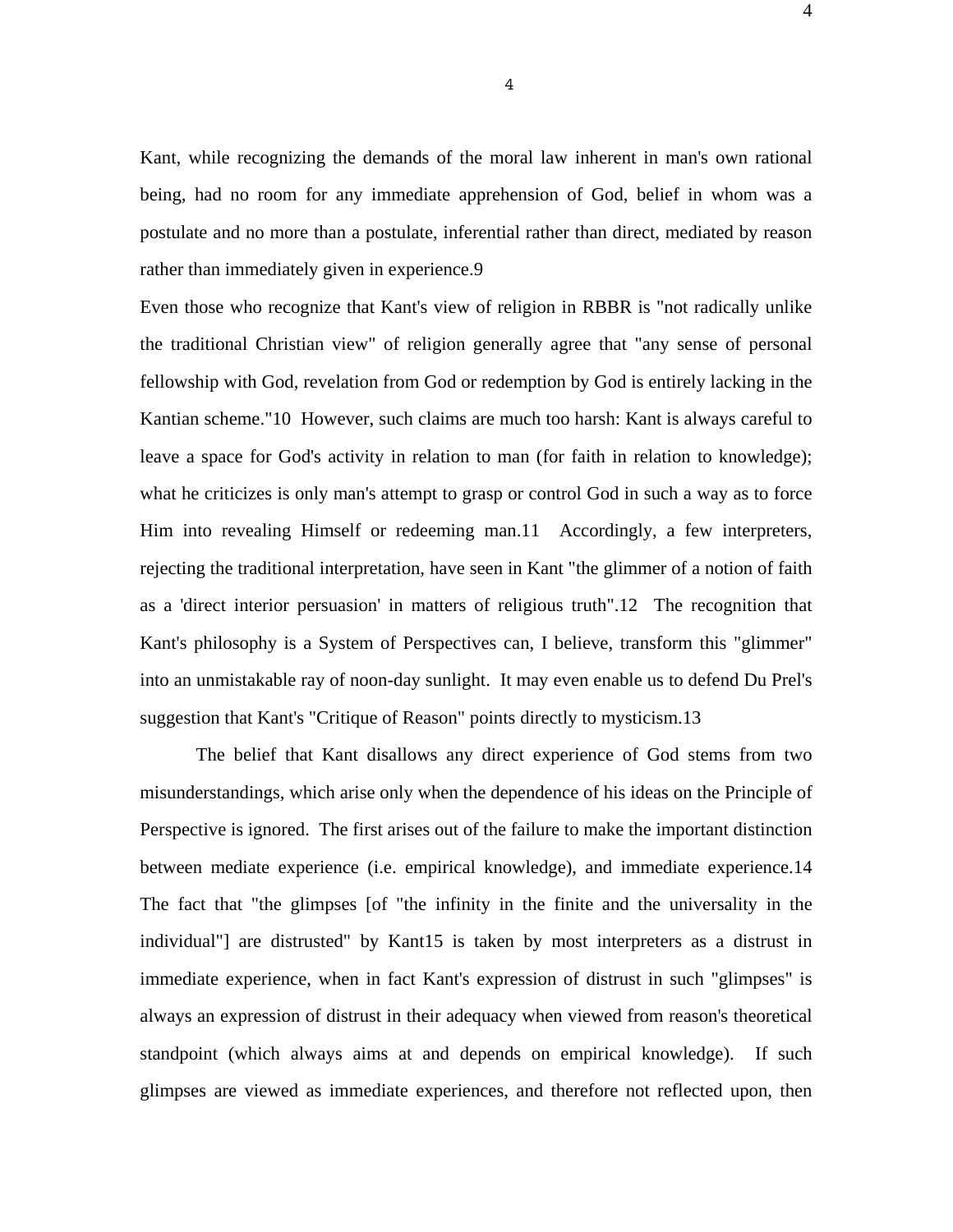there is no question of distrusting them, because no Critical standpoint is adopted from which such distrust can arise.

 The second misunderstanding arises out of the failure to recognize that Kant does not require that one of the Critical perspectives must be adopted at all times. Only when a person chooses to reflect rationally on experience would Kant argue that one of the Critical perspectives must be adopted. By no means does such reflection entail a denial that people have nonreflective (immediate) experience as well. Thus, when Kant makes statements such as "The philosopher, as a teacher of pure reason...must waive consideration of all experience"  $[RBBR 12(11)]$ , he is not calling into question the reality or validity of such (immediate) experience, but only reminding us to distinguish between the a priori and a posteriori. Likewise, his lack of attention to the importance of an immediate encounter with God throughout most of his Critical works does not indicate that he views such an encounter as impossible, but only that he recognizes that it does not occur by means of reflection. Kant's tendency to explain religious doctrines and experiences in practical (moral) terms must therefore be regarded not as a denial of the legitimacy of immediate experience, but merely as an insistence that, insofar as one wishes to explain such experiences, a practical explanation always takes precedence over a theoretical explanation.

 Affirming that we have immediate (and hence nonreflective) experience is not problematic; but asserting that God is actually present in such experience does seem to go directly against Kant's own claims to the contrary. "A direct revelation from God", he says, "would be a supersensible experience, and this is impossible."16 For "a supernatural experience...is a contradiction in terms" [CF 57]; indeed, "supersensible experience...is absurd."17 Before we jump to any conclusions concerning the implications of such negative statements, it is important to determine just what Kant means by the words "supersensible [or "supernatural"] experience". Is he declaring that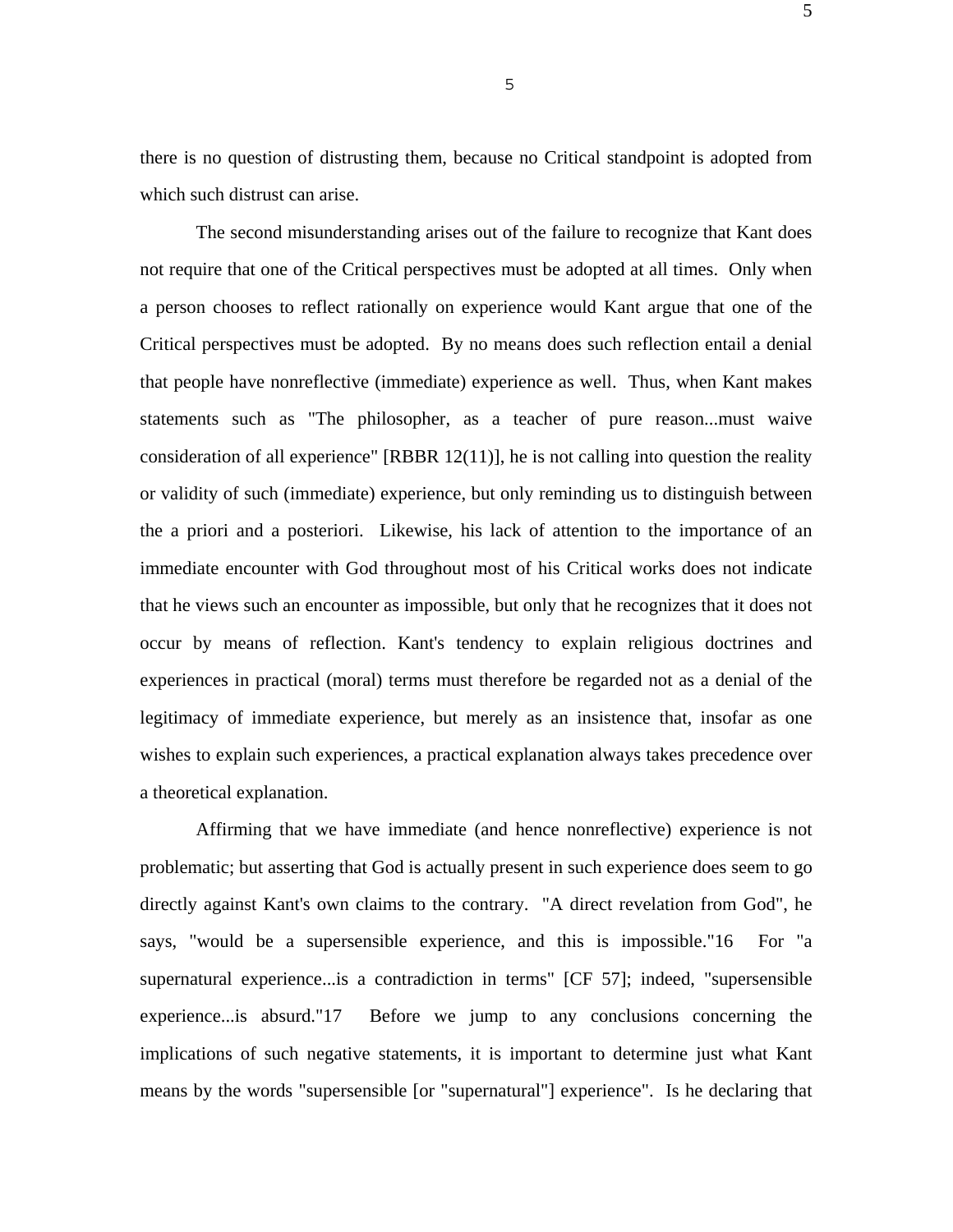an immediate, nonreflective encounter between man and God is so absurd an idea as to be an impossible contradiction, or is he only rejecting the supposition that such an encounter can give rise to real empirical knowledge of God (i.e. from the standpoint of a theoretical system)? Since most interpreters fail to distinguish between immediate experience and experience in Kant's special, mediate sense, this question is rarely even asked. Once we make this distinction, however, it seems clear that Kant is referring to experience as empirical knowledge whenever he rejects the possibility of supersensible experience. Immediate experience just is; so words like "contradiction" do not really even apply to it. Moreover, Kant himself, as we have seen, was actually open to the possibility of mystical visions in Dreams; and he even affirmed an immediate experience of God in his Opus Postumum, so it would be a blatant contradiction for him to claim elsewhere that such ineffable experiences are actually absurd. By contrast, a claim to theoretical knowledge of the tran-scendent (i.e. supernatural) ground of the empirical world clearly would be absurd and contradictory, inasmuch as the presupposition of the entire System is that the transcendent ground (the thing in itself) is unknowable.18

 The purely theoretical intention of Kant's various denials of supersensible experience is substantiated by examining the context of such comments. For he never denies altogether that such experiences are legitimate, but only requires that we change the standpoint from which we view them. In CF 57-8 Kant is considering whether the "claim that we feel as such the immediate influence of God" can be used as "an interpretation of certain sensations" in order to prove that "they are elements in knowledge and so have real [theoretical] objects". He concludes that "we can never make anything rational out of" such an attempted theoretical proof. He admits that such subjective experiences are genuine, but insists that they remain mysterious.19 Thus he explains in CF 47 that the experience of divine supernatural power "comes to man through his own reason"; it is not a "direct revelation" inasmuch as it does not come in the form of a

 $\sim$  6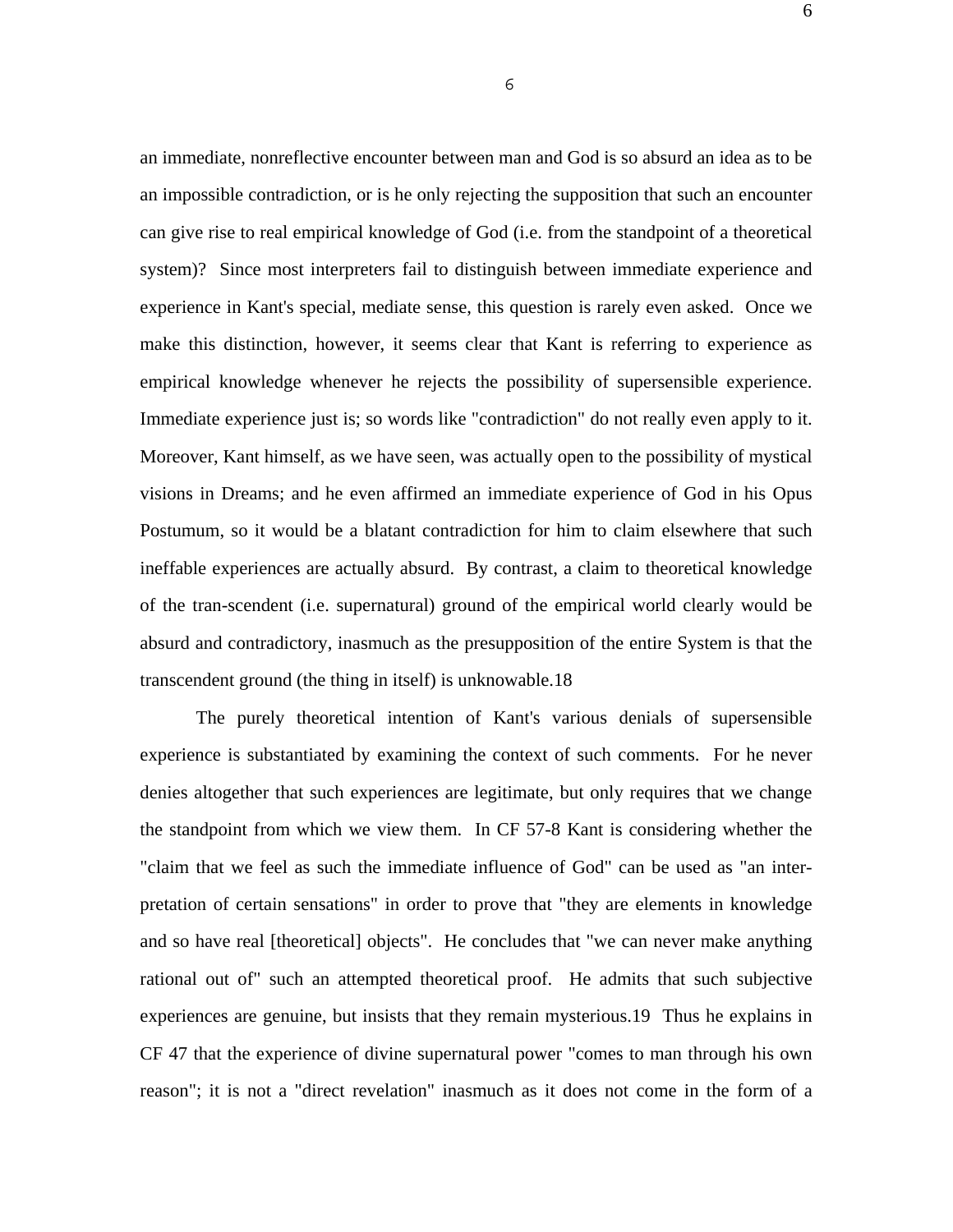sensible experience which is objectively verifiable. (Otherwise, a person watching someone who is experiencing, for example, an apparition of the Blessed Virgin would also be able to see the object just as clearly. Indeed, a television camera would be able to capture it.) "The internal experience [e.g. of the mystic], and the feeling (which is in itself empirical...), are incited by the voice of reason only"; yet such feeling does not constitute "a particular rule for reason..., which is impossible" [GT 402(181)]. Here again Kant is explicitly considering whether or not such a feeling suffices for a theoretical proof: if it could give rise to a "rule for reason" (i.e. for everyone's reason), then it would be objective, and could qualify as a supersensible experience in his theoretical system.

 Kant's point is that all such feelings which arise out of our immediate experience will remain subjective; 20 but the certainty which results from them is not for this reason any less valid [see e.g. CPR 857]. Thus, he says "there is no theoretical belief in the supersensible"; yet "from a morally practical standpoint a belief in the supersensible is not only possible, but it is even inseparably conjoined with it [i.e. with the practical standpoint]" [GT 397n(174n)]. So when he says the "feeling of the immediate presence of the Supreme Being and the distinguishing of this from every other, even from the moral feeling, would constitute a receptivity for an intuition for which there is no sensory provision in man's nature" [RBBR 175(163), emphasis added], he is not denying that such a feeling can legitimately be experienced, as Ward suggests [DKVE 157], but is only insisting that it cannot properly be viewed from the theoretical standpoint. Likewise, when criticizing the excesses of the "philosophy of feeling", which attempts to go "directly to the point itself", without "reasoning from conceptions" [GT 395(171-2)], Kant admits that "philosophy has its secrets which may be felt". The mistake is to think such feelings can be interpreted in such a way as to replace reason. This accords well with the mystic's recognition that what is apprehended in a mystical experience remains

7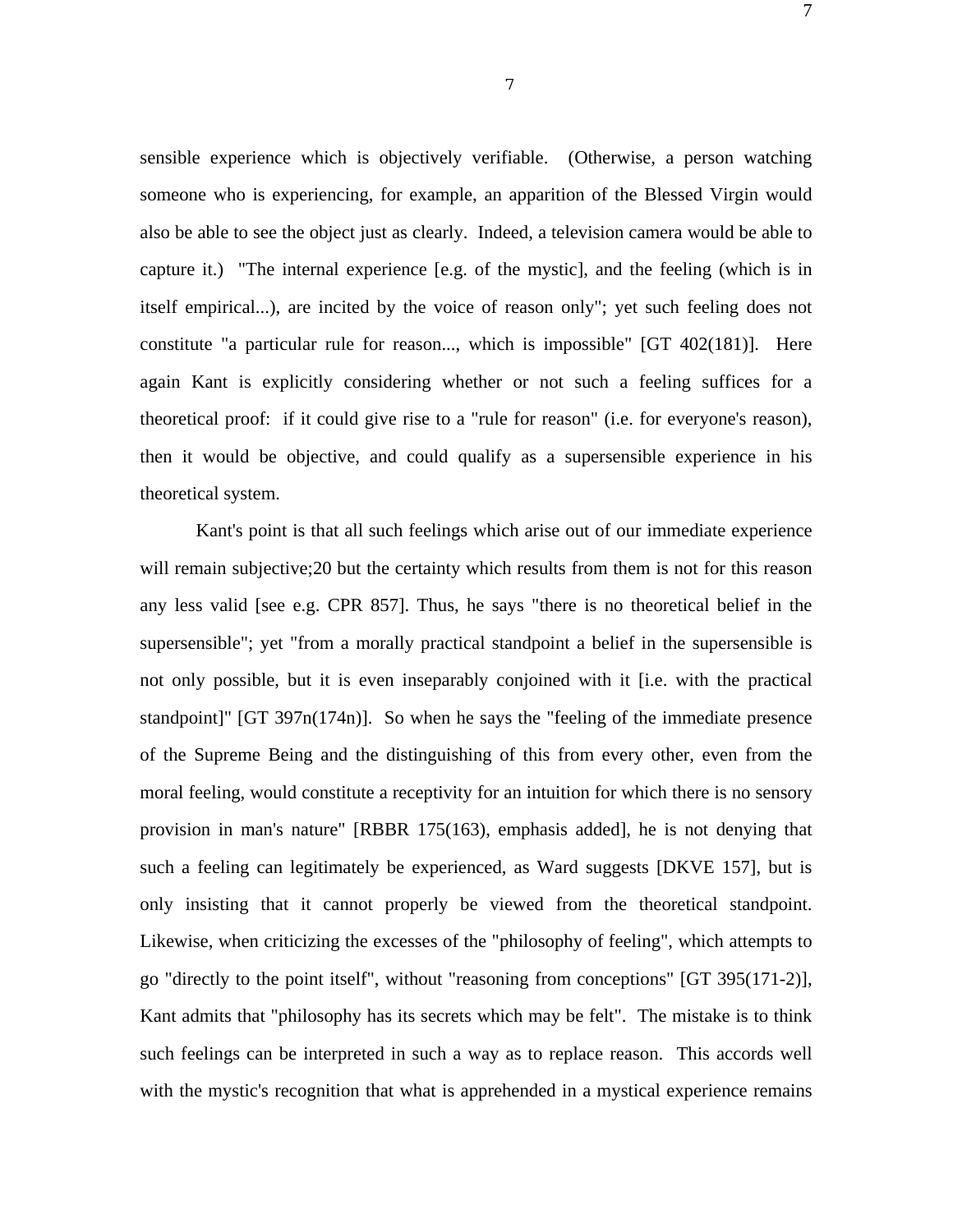ultimately mysterious--i.e. it is something the true nature of which cannot be apprehended sensibly. Indeed, this very fact that man cannot have a sensible experience of the transcendent as it is in itself--i.e. one which gives rise to theoretical knowledge--is what gives rise to the need for a mystical experience which cannot be fully analyzed from any Critical perspective.

 Unfortunately, Kant had a rather narrow conception of what mysticism is. He equates "mystical" with "magical" in RBBR 120(111), and comments elsewhere on "the mystical fanaticism in the lives of hermits and monks" [130(121)]. He refers to the "mystical veil" [83(78)] in such a way as to indicate that for him mysticism implies confusion or lack of clarity. Thus he claims in GT 398(175) that mystics seek to establish "an overlap...from conceptions to the incogitable" by means of "a faculty to seize that which no conception reaches". Such efforts usually indicate "a bent towards fanaticism": because such mystical operations are "transcendent and can lead to no proper cognition of the object, a surrogate of it, supernatural communication (mystical illumination), must be promised; which is then the death of all philosophy." Similarly, in The End of All Things21 Kant argues that "the speculative man becomes entangled in mysticism where his reason does not understand itself", a situation which is not "fitting for an intellectual inhabitant of a sensible world". (The example he cites is that "Chinese philosophers strive in dark rooms with eyes closed to experience and contemplate their nihility.") Mystical experiences as such can hardly be called speculation in Kant's theoretical sense, yet he believes they are subject to the same criticism, because the pantheism on which he believes such practices are based "is really a concept in company with which their understanding disintegrates and all thinking itself comes to an end."

 Kant's official criticism of mysticism is that it errs only when it gives rise to fanaticism--i.e. only when the attempt at "communion with God" is believed to "accomplish [something] in the way of justifying ourselves before God" [RBBR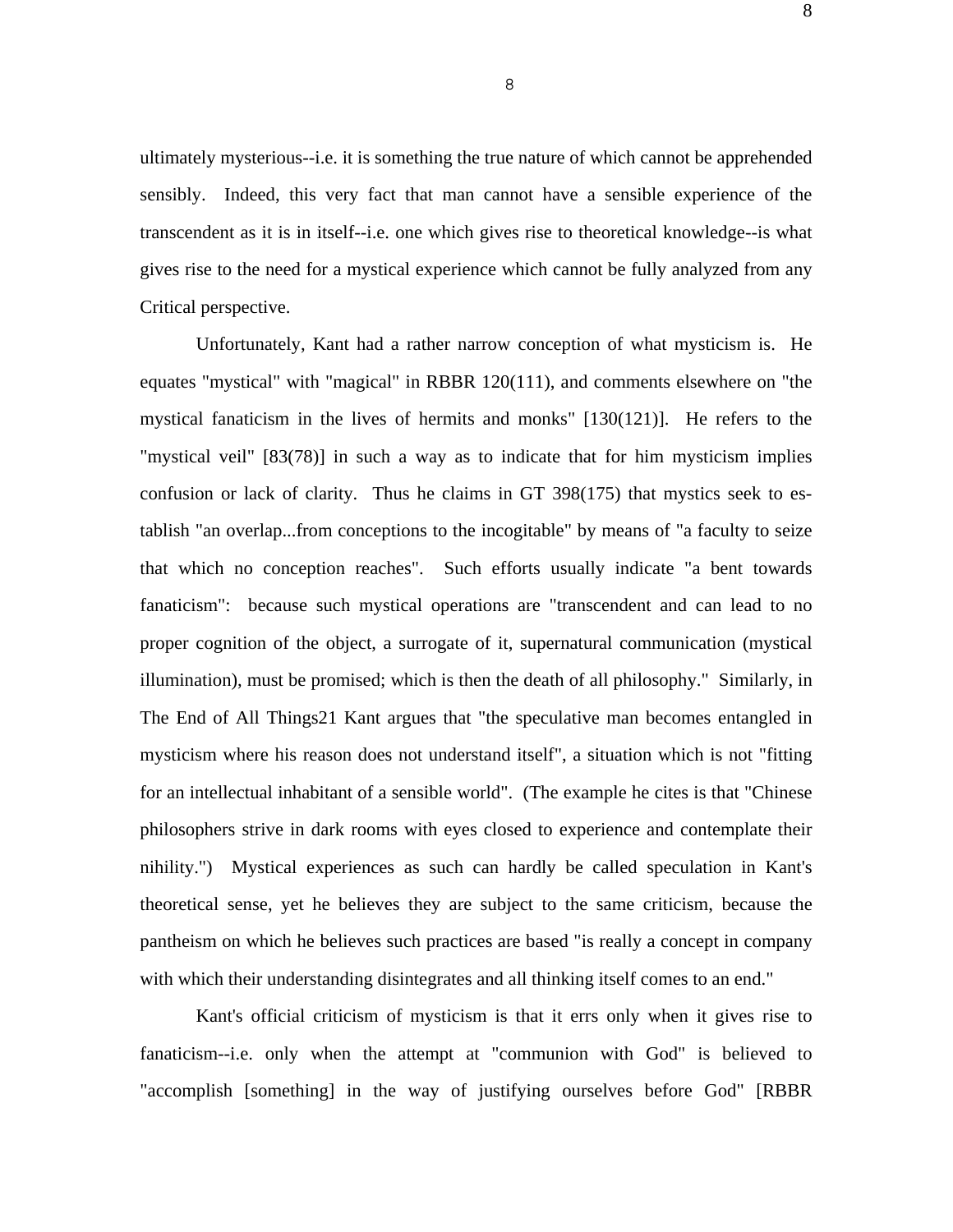174(162); see also CF 54-7]. However, mystics do not have to be fanatics of this sort- indeed, they often are not. In CF 46 Kant explains that mysticism in the form of fanatical fantasy which "inevitably gets lost in the transcendent" can be avoided only by establishing for it an ethical grounding [cf. note 4]: philosophers should "be on the lookout for a moral meaning in scriptural texts and even...impose it on them", because "unless the supersensible (the thought of which is essential to anything called religion) is anchored to determinate concepts of reason, such as those of morality, ...there is no longer any public touchstone of truth." So "mysticism, with its lamp of private revelations" [65] is not illegitimate in itself, but only when it fails to subject itself to the objective principles of practical reason, as expressed, for example, in the Bible.21a Accordingly, Kant says in CPrR 71 that empiricism is actually more harmful than mysticism: because "empiricism uproots the morality of intentions, ... [it] is far more dangerous than all mystical enthusiasm, which [because of its extreme character] can never be a lasting condition for any great number of persons."

 Like all objects to which Kant applies his Critical method, mysticism is rejected only in its extreme form ("enthusiasm"), but is allowed to remain in a more moderate ("Critical") form. Kant implies as much when he says in Observations on the Feeling of the Beautiful and the Sublime (1764) that some of Plato's tendencies "may be too mystical" [ET 240(53), emphasis added]. He makes the same point in a rather different way in CF 59:

And so, between orthodoxy which has no soul and mysticism which kills reason, there is the teaching of the Bible, a faith which our reason can develop out of itself. This teaching is the true religious doctrine, based on the criticism of practical reason, that works with divine power on all men's hearts...

The three words Kant emphasizes in this passage suggest that his real aim is to defend, in accordance with the true aim of the biblical message, not only a kind of Critical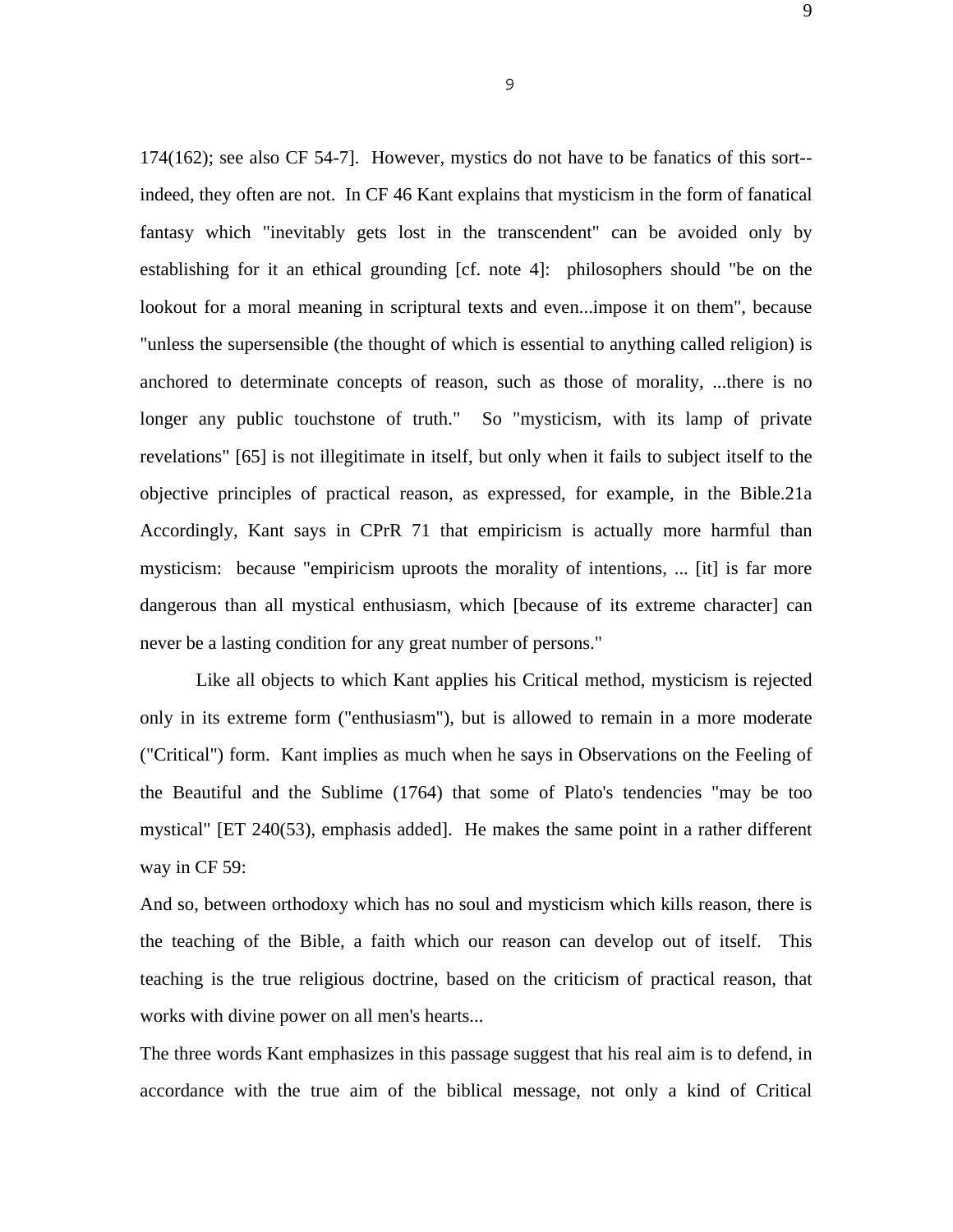orthodoxy [see KSP, ch.XI], but also a kind of Critical mysticism. Thus, although Kant criticizes the belief that we can "by any token, recognize a supersensible object in experience", he readily admits that "at times there do arise stirrings of the heart making for morality" [RBBR 174(162)]. As a support for the moral life, Kant would not only sanction the attention a mystic pays to such "stirrings", but, as we shall see, he actively fostered them in his own life. Indeed, whereas fanatical mysticism leads to "the moral death of reason" [RBBR 175(163)], Kant's Critical mysticism is based on what can be called the moral birth of reason.

 Most mystics, in fact, regard a concern for the revitalization of everyday life as the end result of the true mystical journey. For the mystical experience is not generally one of confusion or uncertainty, as is so often wrongly assumed [see e.g. note 21a], but one of utmost clarity and immediate certainty. Kant's own attitude towards God in his Opus Postumum reflects this same sense of inexpressible clarity and immediate certainty, though we shall not examine it here. Moreover, just as mystics (contrary to Kant's opinion) do not try to grasp God (or even their own "nihility") but to open themselves up to be grasped by the transcendent Ground of Being, so also Kant's description of the voice of God speaking through the moral law within is intended not as a way of controlling God, but as a way of recognizing and receiving God's Word immediately and thereby applying it to one's everyday actions.

 Kant reveals that he is not entirely antipathetic towards mysticism by appending to his discussion of theology and religion in CF a lengthy letter in which a young student named Wilmans summarizes the content of the Critical System.22 Kant warns that "I do not mean to guarantee that my views coincide entirely with his" [69n]; but the title Kant gives to this Appendix ("On a Pure Mysticism of Reason") suggests that his main reason for including this letter is to encourage the reader to flirt with the enticing suggestion Wilmans makes at the end, that true Christian mysticism is entirely consistent with, and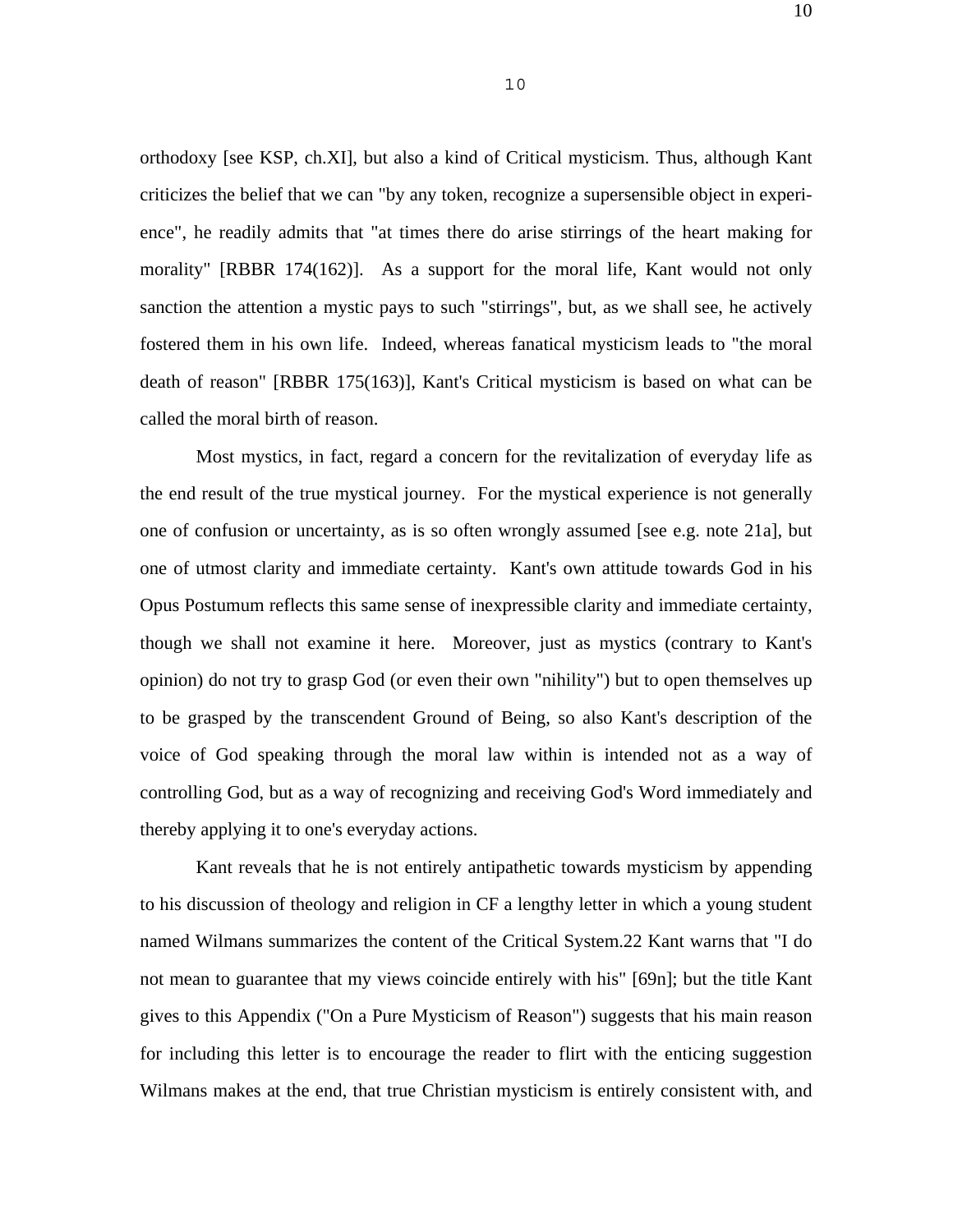perhaps even implied by, the Critical System. (If Kant had objected to this suggestion, he could easily have omitted this last portion of the letter.) Wilmans' argument [74-5] begins at the first point in the letter where he actually addresses Kant, and is worth quoting at length:

I had reached this point in my study of your writings...when I became acquainted with a group of people, called separatists but calling themselves mystics, among whom I found your teachings put into practice almost verbatim. It was indeed difficult to recognize your teachings, at first, in their mystical terms, but after persistent probing I succeeded. It struck me as strange that these people...repudiate all "divine service" that does not consist in fulfilling one's duties: that they consider themselves religious people and indeed Christians, though they take as their code not the Bible, but only the precepts of an inward Christianity dwelling in us from eternity. I inquired into their conduct and found in them (except for the mangy sheep that, from self-interest, get into every flock) a pure moral attitude of will... I examined their teachings and principles and recognized the essentials of your entire moral and religious doctrine...: ...they consider the inner law, as they call it, an inward revelation and so regard God as definitely its author. It is true that they regard the Bible as a book which in some way or other--they do not discuss it further--is of divine origin; but, ...they infer the divine origin of the Bible from the consistency of the doctrine it contains with their inner law. For if one asks their reason, they reply: The Bible is validated in my heart, as you will find it in yours if you obey the precepts of your inner law or the teachings of the Bible. For the same reason they do not regard the Bible as their code of laws but only as a historical confirmation in which they recognize what is originally grounded in themselves. In a word, if these people were philosophers they would be (pardon the term!) true Kantians.... Among the educated members I have never encountered fanaticism, but rather free, unprejudiced reasoning and judgment in religious matters.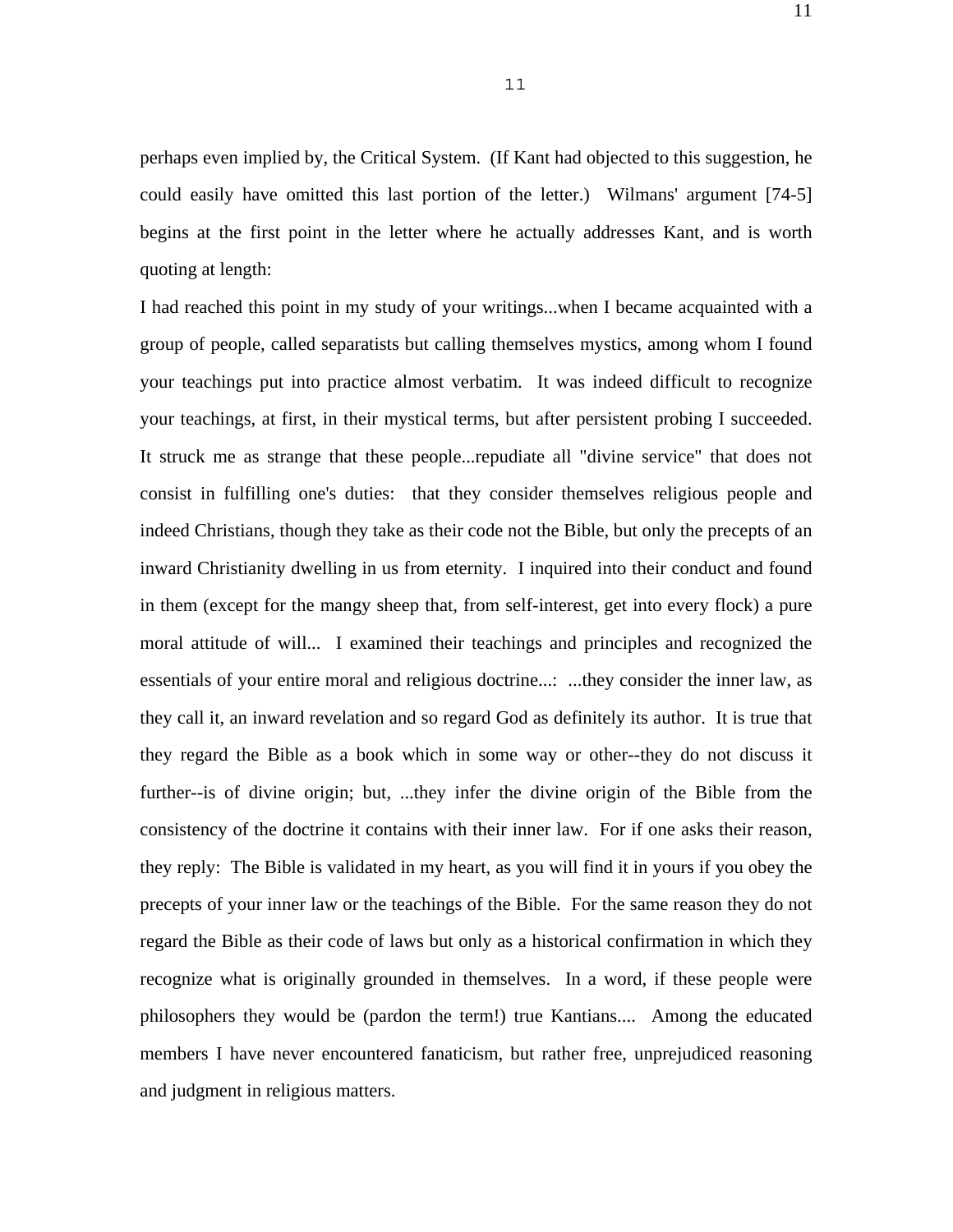If Kant really was interested in the prospects of such a Critical mysticism, then we would expect some evidence of a mystical tendency both in his own life and in his philosophical writings. Although it is rarely taken at face value, there is actually ample evidence of such a tendency in both areas. We shall therefore turn at this point to a careful consideration of this evidence.

## III. Kant's Disclosure of Critical Mysticism

 Kant's belief in God was based not on theoretical proof, but on an existential "conviction that dawns most spontaneously in all minds",23 which is quite close (if not identical) to the sort of immediate certainty of the transcendent claimed by mystics. As Norburn puts it: "Kant himself never doubted the existence of a Supreme Being... He claimed that our awareness of God came by another route, a route not open (like logic) to the clever devil."24 Moreover, Kant sometimes uses phrases which imply some sort of communicative relationship between God and man (such as "God tells us"25), as does his belief that duties can be regarded from the religious standpoint as divine commands.26 For instance, he says that "the sort of moral relation that holds...between God and man surpasses completely the boundaries of ethics and is altogether inconceivable to us."27 Ward somehow construes this to mean that God and man are not related [DKVE 158]; yet Kant's point surely is that a relation holds between God and man, even though the nature of such a relation is "inconceivable" from the theoretical standpoint.

 Kant's favorite idiom for expressing the relation between God and man, which he employs on numerous occasions in his later writings, is that of the "voice of God" which speaks to man through the common participation of God and man in practical reason. The question as to how this "voice" is experienced--i.e. as an inner feeling, as an audible voice, or even as part of an (apparently) outer vision--is not important, as long as the person who experiences it recognizes that it comes not as a direct (i.e. theoretical)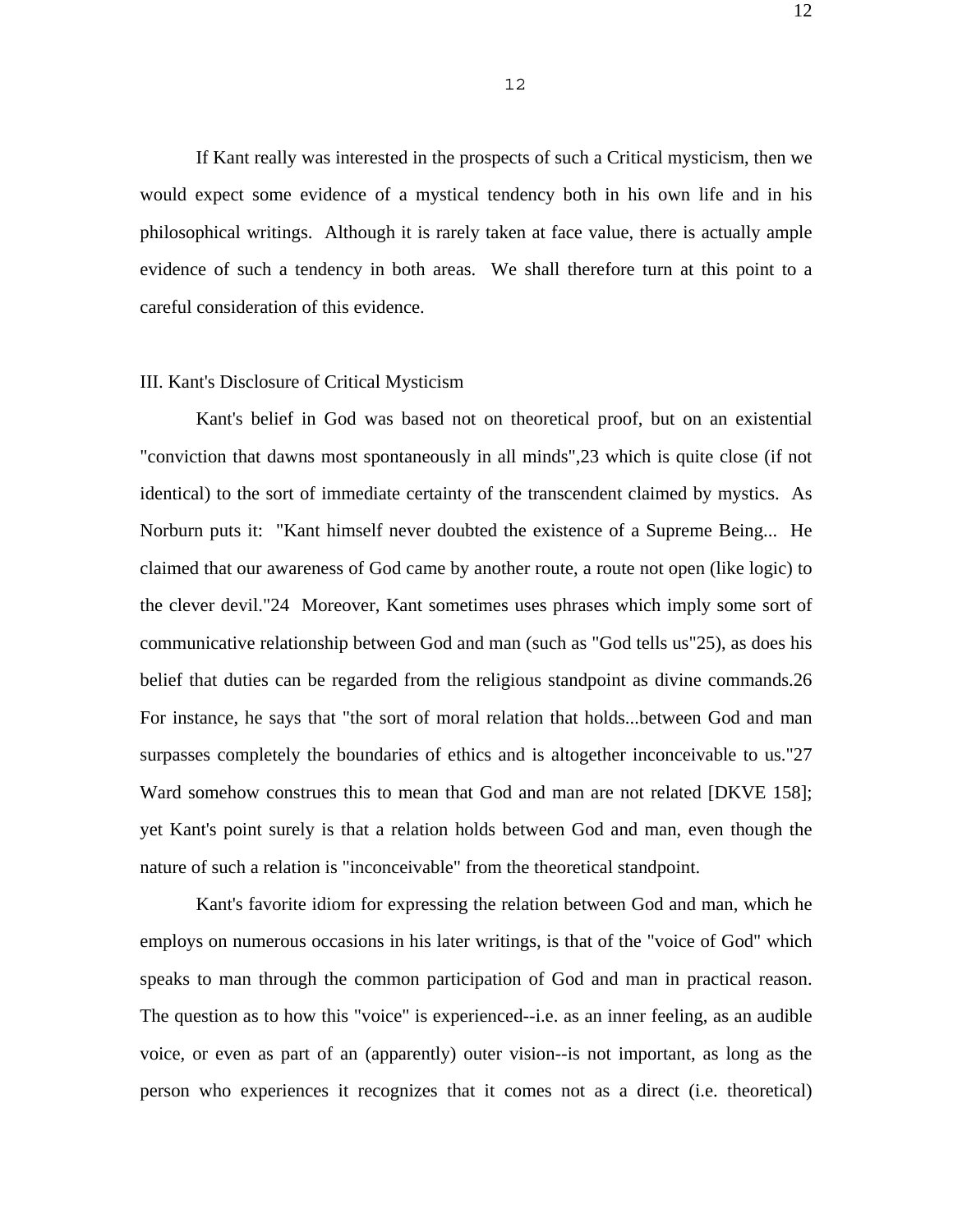communication, but indirectly, through the mediation of our "morally legislative reason" [see CPR 847]. To let our activity be guided by this mysterious, inwardly impelling force or spirit is to let ourselves be guided by God. Because God's voice comes to us through the mediation of practical reason, it will always agree with the moral law within us: For if God should really speak to man, man could still never know that it was God speaking [i.e. the voice does not convey theoretical knowledge]. It is quite impossible for man to apprehend the infinite by his senses, distinguish it from sensible beings, and recognize it as such. But in some cases man can be sure that the voice he hears is not God's; for if the voice commands him to do something contrary to the moral law, then no matter how majestic the apparition may be...he must consider it an illusion. [CF 63] Kant draws attention away from the theoretical and towards the practical, as usual, in order to guard against fanaticism. But his references to this "voice" are by no means entirely negative. On the contrary, he associates it with a specific (judicial) faculty of the mind, which he calls "conscience".

 Kant describes conscience as "the representative of God, who has His lofty seat above us, but who has also established a tribunal in us."28 That it is a judicial faculty is evident from the fact that Kant describes it as "a third thing" which mediates between "the moral judgment and the moral law" [LE (69)]. "Conscience is a state of consciousness which in itself is duty.... [It] is the moral faculty of judgment, passing judgment upon itself" [RBBR 185-6(173-4)]. Through this "consciousness of an inner court in man" [MM 437; see also 399-400], God shows Himself to be both transcendent ("above us") and immanent ("in us"). Kant does not, however, identify our conscience with God; rather "conscience must be conceived as a subjective principle of responsibility before God for our deeds" [438], for "I, the prosecutor and yet the accused as well, am the same man" [438n]. God, as the third person in the Trinity, is "the real Judge of men (at the bar of conscience)" [RBBR 145n(136n)]: "the Judge of men...(the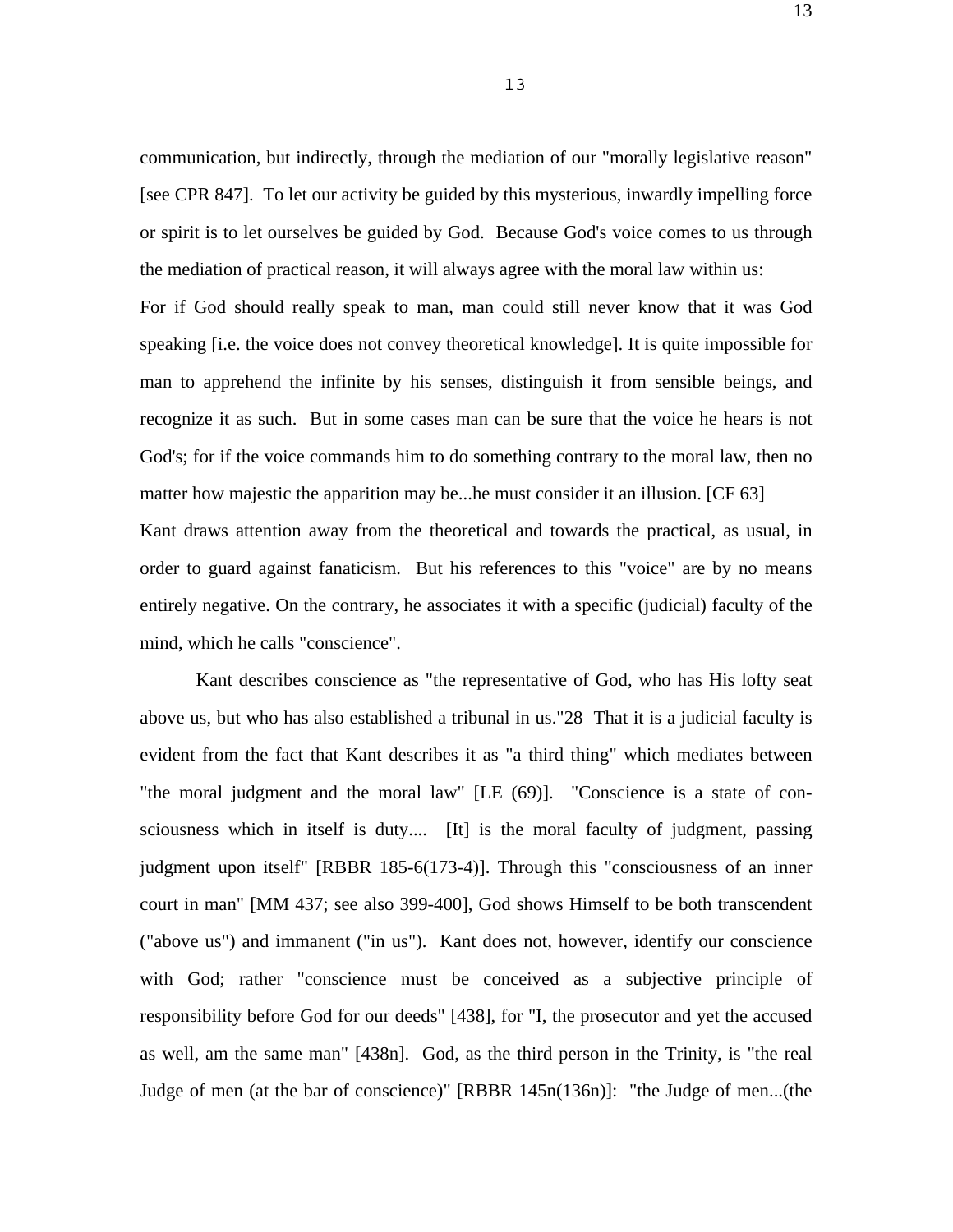Holy Ghost)...speaks to our conscience according to the holy law which we know"  $[140n(131n)]$ . "The judge within us is just" [LE (67)], therefore, because it is conscience commanding on God's behalf in accordance with the moral law.

 This experience of the voice of God can always be trusted as a person's "guide" [RBBR 185(173)]; the problem is to be certain that the voice one appeals to for guidance really has its source in the conscience: "an erring conscience is a nonentity; ...I may err...in the judgment, in which I believe to be in the right: for that belongs to the understanding...; but in the consciousness, Whether in fact I believe to be in the right (or merely pretend it), I absolutely cannot err..."29 It is potentially misleading, however, to interpret Kant as saying that "God's will cannot be...ascertained otherwise than through our conscience" [KPR 86]; for Kant does not mean that we cannot learn of God's will in any other way, but only that whatever the outward form (e.g. a passage from Scripture, a sermon, or an inner "voice"), the validation that it is from God occurs when the message touches our conscience. If a message touches the depths of our being (i.e. the conscience of our practical reason), then we can be sure it is from God. In proposing this view, Kant is not freeing individuals to follow the whims of their desires so long as they convince themselves not to feel guilty. That would be to ignore the voice of conscience. Rather, the ultimate goal of all reflection--and so also of doing philosophy--is to learn how to distinguish properly the voice of God from the impure incentives which speak against the moral law. Along these lines Kant says in EAT 336 that "practical wisdom...abides alone with God. And to respond to this Idea, by not obviously acting against it, is what we might perhaps call human wisdom."

 Kant's theory of the individual conscience as the means by which God judges man is entirely consistent with Jesus' teaching about judgment in the Sermon on the Mount. Both insist "it is impossible to judge the virtue of others from their actions; that Judge, who looks into all hearts, has reserved that judgement for Himself."30 Along these lines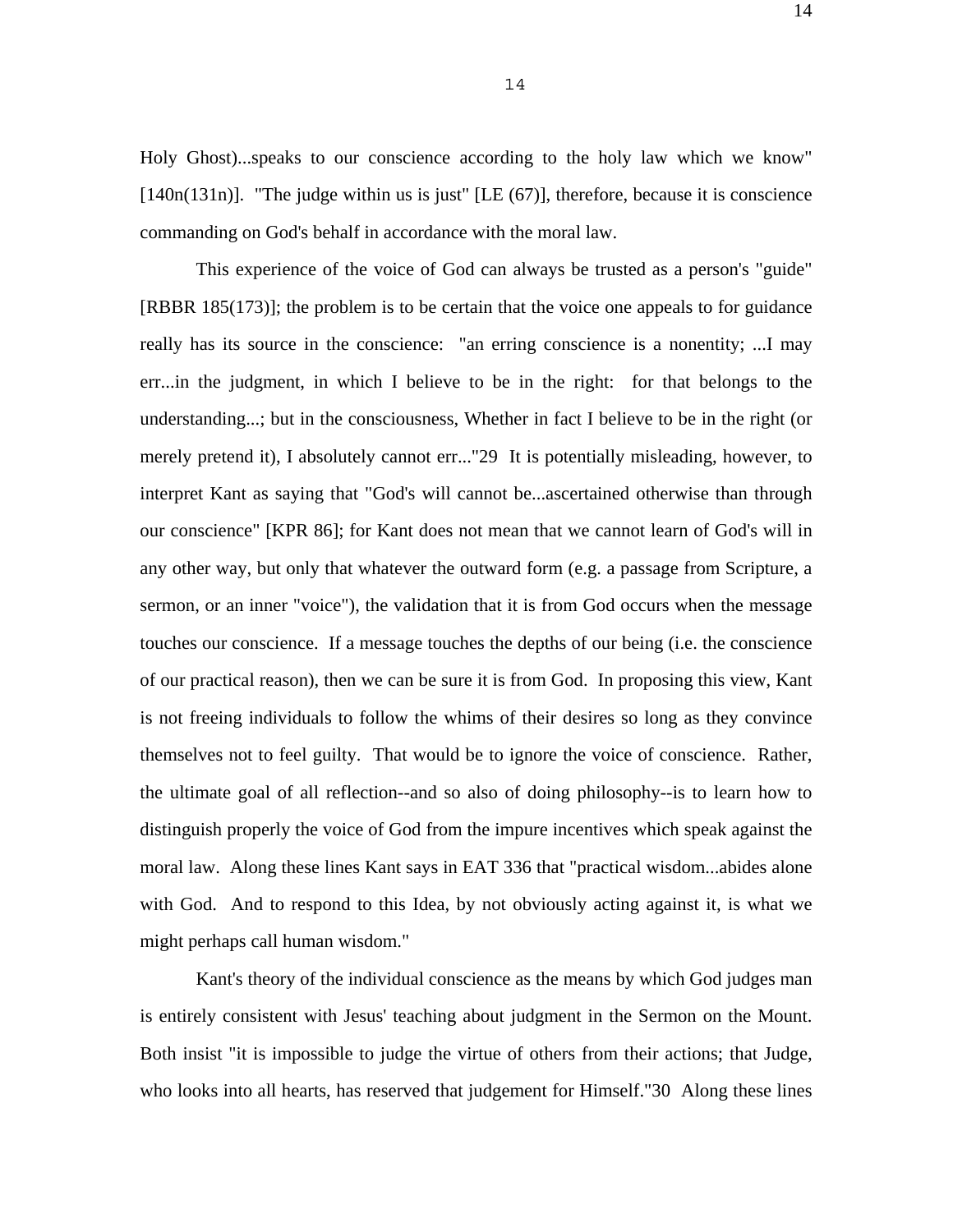Kant criticizes "the forcing of conscience" which clergy tend to impose on laity, which can "forbid thought itself and really hinder it" by assuming that doubting theoretical doctrines is "tantamount to lending an ear to the evil spirits" [RBBR 133-4n(124n)]. For a person can become aware of "the verdict of his future judge" not by examining the correctness of various theoretical beliefs, but only by considering "his awakening conscience, together with the empirical knowledge of himself [i.e. of the motives of his actions] which is summoned to its aid" [77(71)]. This implies that God will judge us on the basis of the judgment of our own conscience, which seems to be part of what Jesus intended to convey in proclaiming that "in the way you judge (yourself and others), you will be judged (by God); and by your standard of measure, it shall be measured to you" [Matthew 7:2]. In any case, Kant's understanding of the role of conscience provides significant evidence that he was concerned not only with "the rational 'form' for the decision-making procedure that a Christian would follow, anyway, ...if he acted fully in accordance with Jesus' teachings"31--a description which does accurately describe the purpose of his practical system--but also with the existential experience of the relation between God and man.32

 Further evidence of Kant's concern for understanding the experience of a relationship between God and man can be gleaned from his description of "devoutness" as "an indirect relation of the heart to God" [LE (89)]. A thorough discussion of this theme would be out of place at this point [but see KSP XI.3], so it must suffice to state that Kant's emphasis on devoutness as a way of preparing oneself to act, rather than as a way of manipulating God, is precisely the emphasis mystics usually put on spiritual exercises such as meditation, prayer and fasting. Most mystics use such disciplines not to grasp God, nor to render themselves well-pleasing to God, but to open themselves up to the immediate presence of God, so that the ordinary actions of their everyday life become imbued with divine energy. That Kant approves of such Critical mysticism is clear when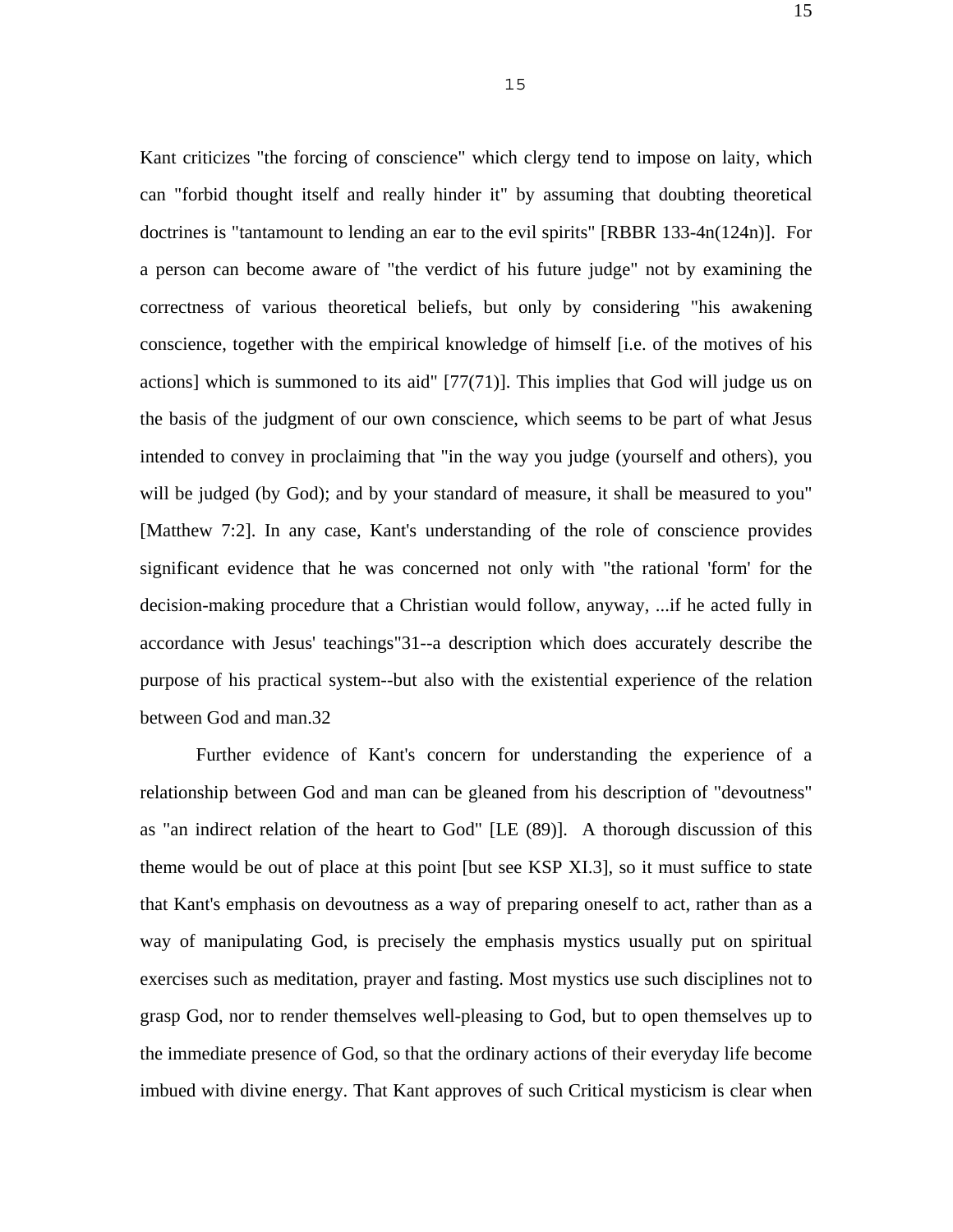he proclaims that the true prayer is that in which God's "all-seeing eye penetrates into our innermost souls and reads our thoughts" [LE (98)] and which should as a result "fan into flames the cinders of morality in the inner recesses of our heart" [(99)]. The traditional view, that "a private relation to God...is in Kant's eyes incompatible with sound morality and sane reason" [KPR 155-156], is therefore based on a mistaken interpretation of Kant's criticism. Kant encourages a private relation between God and man through a mutual participation in practical reason; he objects only to the supposition of a public (theoretical) relation based on a supposed sensible intuition of God himself.33 In other words, he accepts the importance of "mystery, i.e., something holy which may indeed be known by each single individual but cannot be made known publicly", as long as we understand that "it must be moral" and "not for theoretical use" [RBBR 137(129)]. Thus, when he criticizes "the tendency of prayer to turn God, the proper object of faith, into an object of intuition" [DKVE 63; see LE (115)], he is not arguing that any attempt at "fellowship with [God]" is "imaginary" [DKVE 62; see also KPR 155], but that our immediate experience of such fellowship (which in itself is neither practical nor theoretical) can be rationally explained as being rooted only in our practical reason. Far from denying the validity of a fellowship based on practical faith, Kant actually defends its sufficiency: "We do not know God by intuition but by faith.... Now faith is undoubtedly no less vigorous a faculty than intuition" [LE (114-5); s.a. RBBR 52(48)].

 A criticism which is often made of Kant is well-expressed by Otto: "It is one thing merely to believe in a reality beyond the senses and another to have experience of it also; it is one thing to have ideas of 'the holy' and another to become consciously aware of it as an operative reality, intervening actively in the phenomenal world.34 Webb applies this criticism directly to Kant in KPR 22: "With Science and with Morality one feels that Kant was completely at home... With Aesthetics, and with Religion...the case is otherwise. The circumstances of his life denied Kant any extensive experience of visible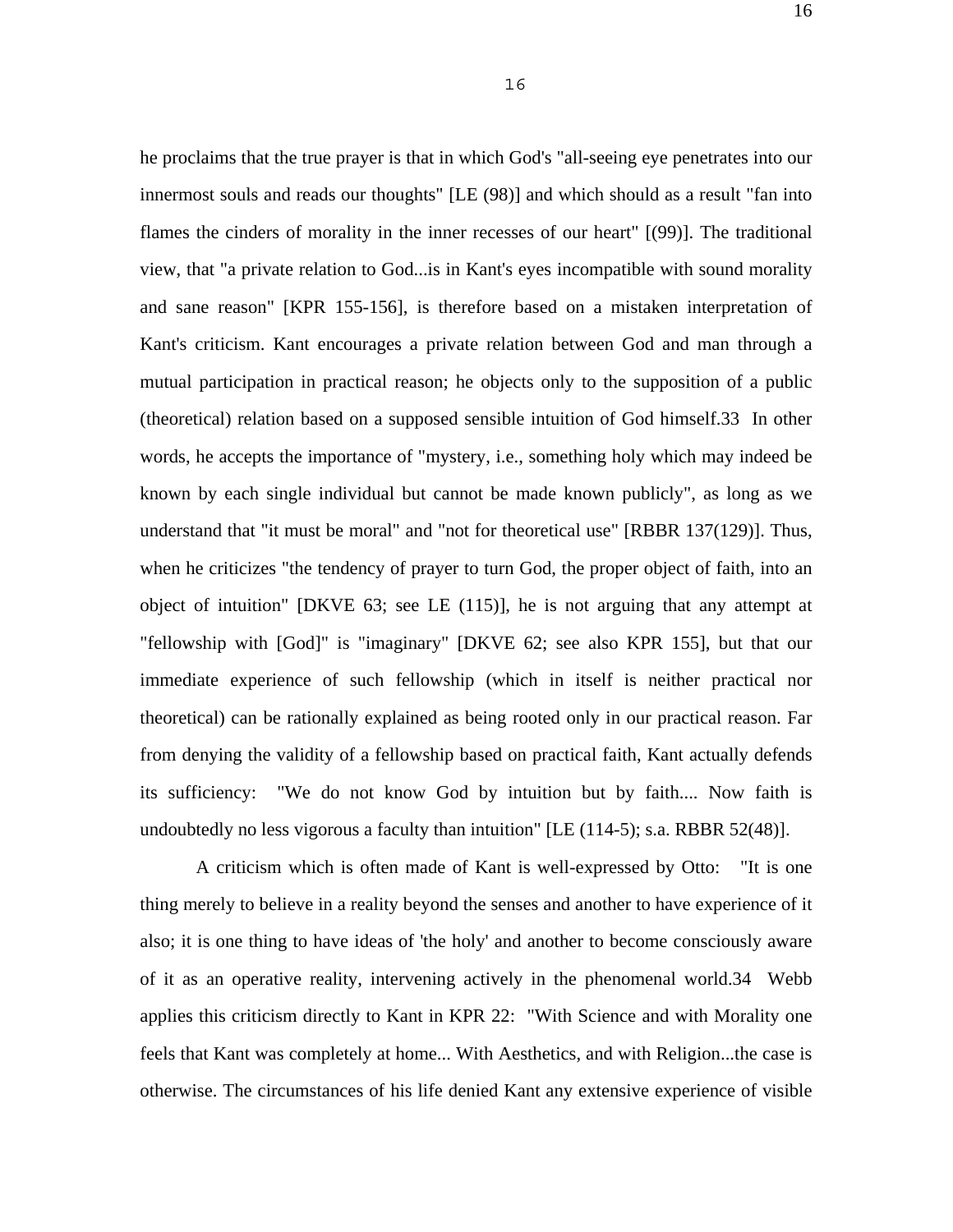beauty, whether natural or wrought by art." He adds that, in spite of his "congenital incapacity for much that is most characteristically religious", Kant's philosophy of religion "is epoch-making in theology" [24; see also 60]. To back up these judgments Webb would presumably refer to the well known biographical details of Kant's life: to the fact that he never strayed more than ten or twenty miles from his birthplace in Kînigsberg; to his rigidly structured daily schedule, so mechanical that his neighbors, it is said, could set their clocks by his daily comings and goings; and to his lack of church attendance.35 Yet none of these facts points necessarily to a philistine attitude towards life. On the contrary, many mystics would affirm that the more one travels, the more difficult it is to maintain the mystical centre of one's experience (i.e. one's "home"). Surely one does not have to view natural wonders such as the Grand Canyon or Mount Everest in order to appreciate God's presence in a flower: the most ordinary landscape is quite capable of evoking a deep (mystical) response from a person who is intimately familiar with it. And generally it is not the philistine who is disciplined, but the mystic; for only in the context of a disciplined life can the voice of God be clearly distinguished from one's own inclinations. Moreover, it seems extraordinarily odd to assume that someone who is capable of expounding the heart of the Christian message, as Kant did so profoundly in RBBR, was himself uninterested in (to say nothing of congenitally incapable of!) religious experience as such.

 If we ignore the well known descriptions of Kant's life and character, and consider the facts carefully and with an open mind, there turns out to be ample evidence that he not only believed in the reality of a transcendent God whom we represent by a theoretical idea, who manifests Himself in our practical reason (speaking to our conscience), and who communes with us in prayer, but also actively experienced this reality in his daily life. Webb admits that "there is no doubt that Kant could...have given in all sincerity an affirmative reply to the question": "Whether he feared God from his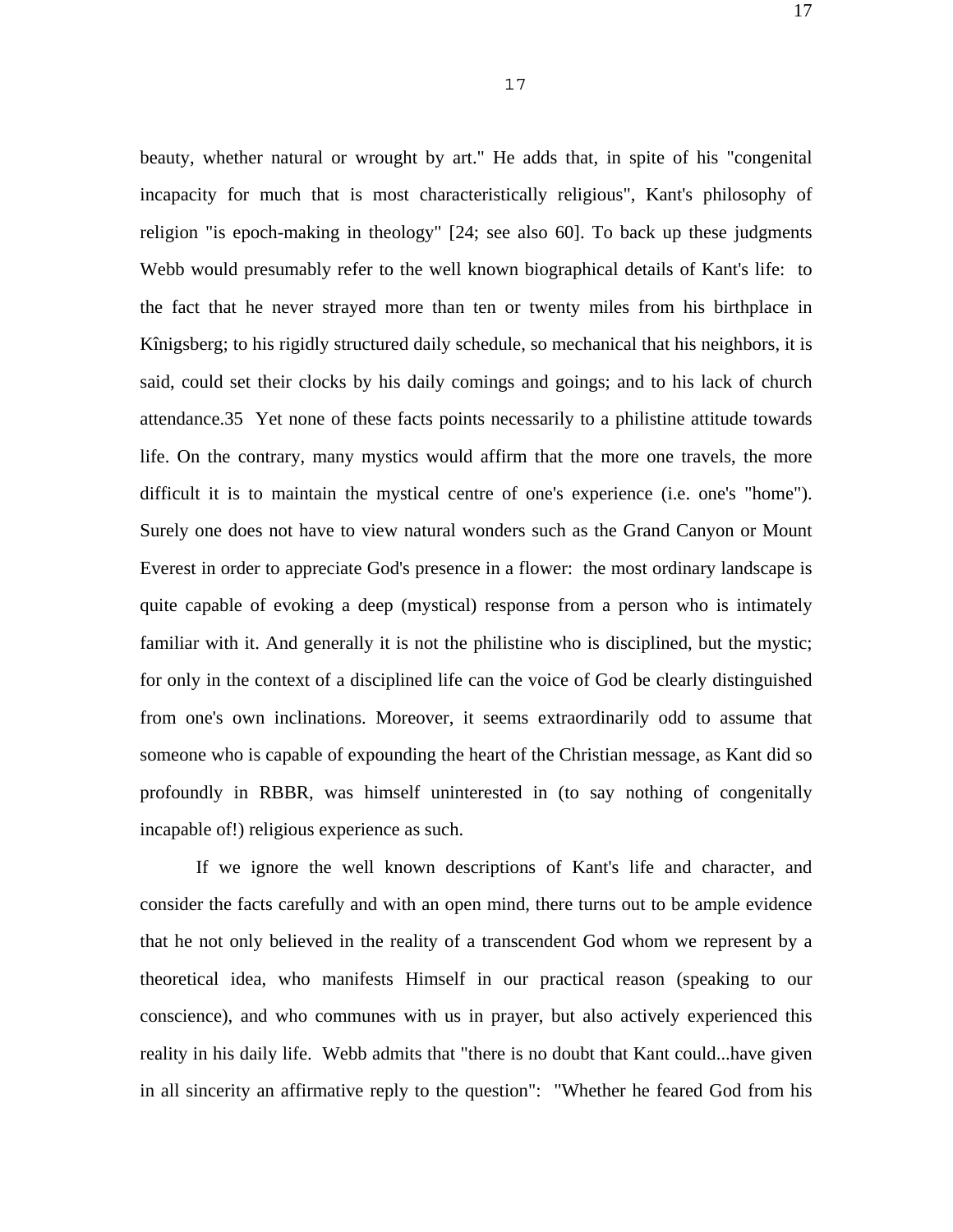heart" [KPR 28]. But Rabel goes much further:

Kant was a profoundly religious man.... When Kant had discovered [on one of his daily walks] that in a bad summer swallows threw some of their own young out of the nest in order to keep the others alive, he said: "My intelligence stood still. There was nothing to do but to fall on one's knees and worship."36

(Wallace relates the same story in more detail [WK 53], adding that once Kant said "he had held a swallow in his hand, and gazed into its eyes; 'and as I gazed, it was as if I had seen into heaven.'") To any non-mystical person, out of touch with the voice of God, the observation that swallows had killed their own young would be more likely to evoke confusion or disgust with the evils of nature than an attitude of worship. Yet for Kant, who believed we should always try "to discover the good in evil", it evoked an overwhelming sense of divine Providence.37 Note, however, that it evoked this response of fearful respect for God precisely because he was unable to understand it: reason rests in the face of immediate experience; yet this rest is not so much a death as a new birth, if reason accepts its submission to a higher power. This is the alternative offered by Critical mysticism.

 The twofold aspect of Kant's mystical world view is expressed most clearly by his famous exclamation in CPrR 161-2 (emphasis added):

Two things fill the mind with ever new and increasing admiration and awe, the oftener and more steadily we reflect upon them: the starry heavens above me and the moral law within me. I do not merely conjecture them and seek them as though obscured in darkness or in the transcendent region beyond my horizon: I see them before me, and I associate them directly with the consciousness of my own existence.

Such a statement could only be made by a person who had spent long hours meditating on the hand of God in nature and on the voice of God in conscience. The starry heavens and the moral law apparently correspond in Kant's mind to his theoretical and practical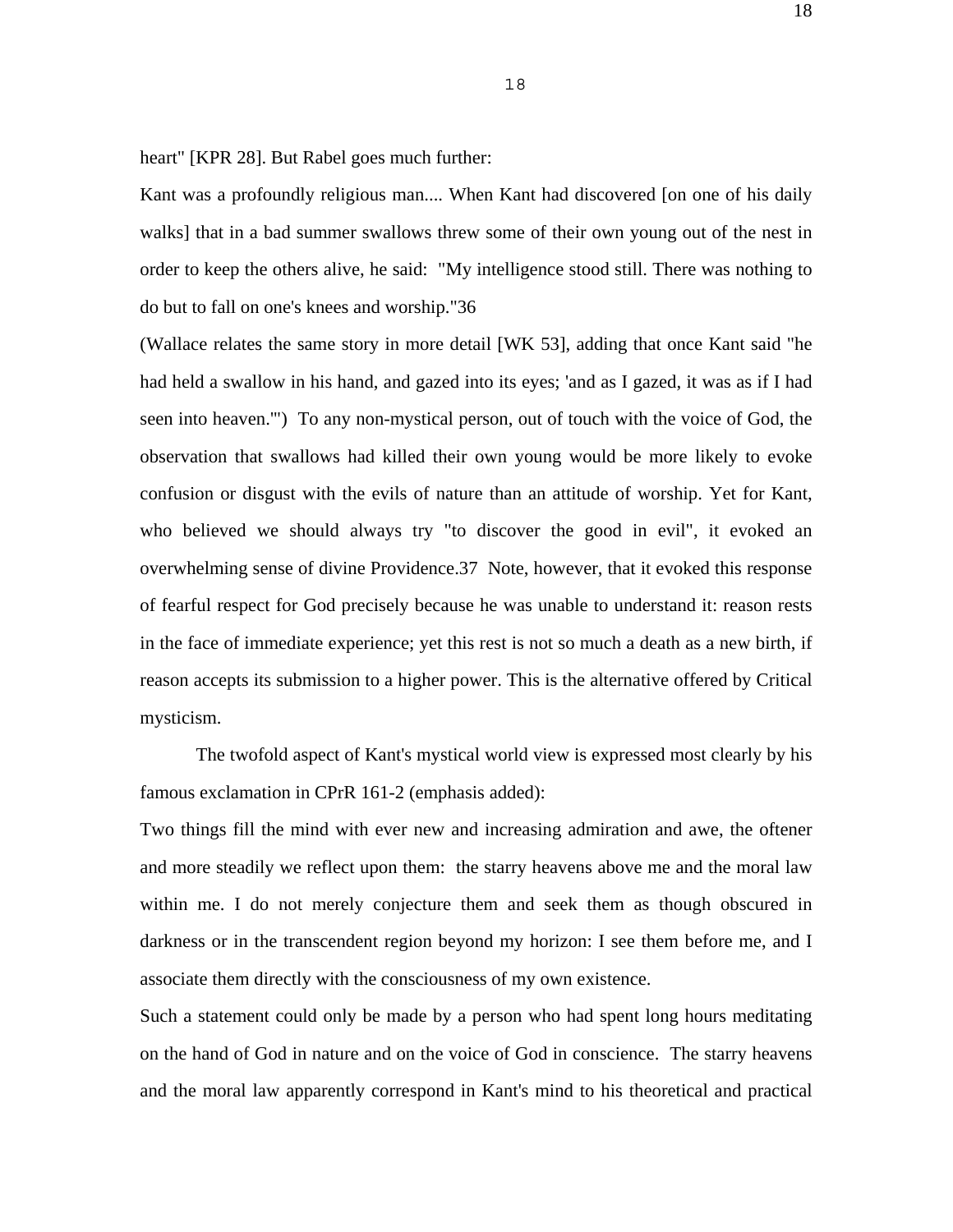systems, respectively. But what "fills the mind with awe" is not empirical knowledge of the stars or moral activity as such, but rather a meditative observation of how these wonders operate in our immediate experience. There is no third object of meditation representing Kant's judicial system because this system is not concerned with knowledge, but with feelings. "Feelings are not knowledge and so do not indicate [the presence of] a mystery" [RBBR 138(129)]. His explanation in the third Critique of purposiveness in nature and of beauty as the "symbol of morality"38 should therefore be regarded as an attempt to justify, from the judicial standpoint, the feelings of awe which arise out of meditation on the mysteries of theoretical and practical reason.38a This assumption--that Kant's own religious experience arose more profoundly in his personal contact with conscience and with nature than in his participation in organized religion--can adequately explain why he chose beauty and teleology as the topics of CJ (the Critique which he explicitly regards as providing a religious answer to the question "What may I hope?" [see CPR 832-833]) rather than more traditional forms of religion.39 The remainder of this section will therefore be devoted to a closer look at these two objects of Critical meditation.

 We have already considered in some detail how, as Webb puts it, "Kant's attitude towards the moral law is always profoundly religious, full of...what Professor Otto...taught us to call das Numinoses" [KPR 58]. Kant says, for example, that our soul regards "with the highest wonder" and with exalted "admiration...the original moral predisposition itself in us" [RBBR 49(44)], for "the very incomprehensibility of the predisposition...announces a divine origin" [49-50(45)]. An autobiographical remark towards the end of his life shows that Kant put into practice the theory he propounds: ...when composing my writings, I have always pictured this judge as standing at my side to keep me not only from error that corrupts the soul, but even from any careless expression that might give offence. And...now, in my seventy-first year, ...I can hardly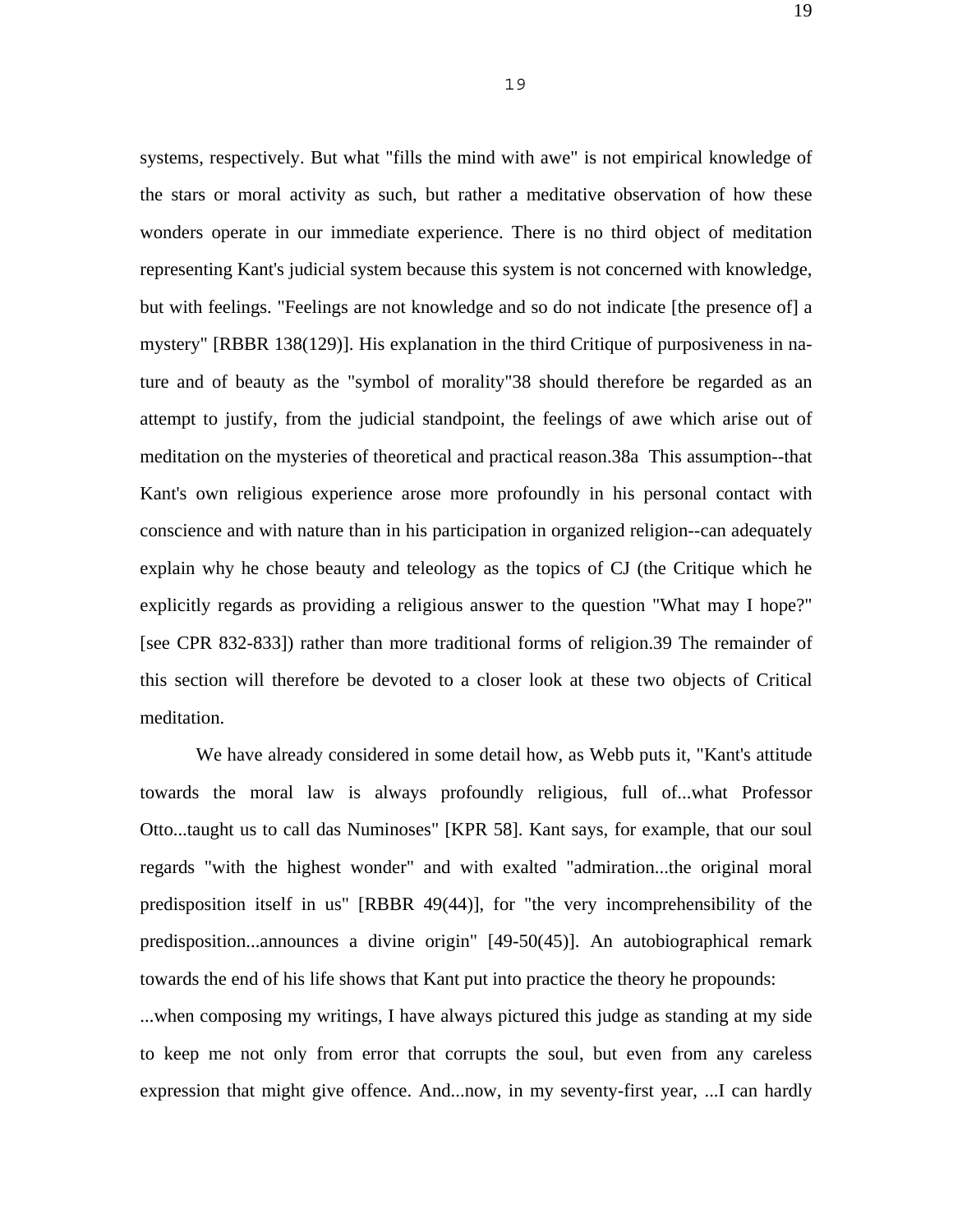help thinking that I may well have to answer for this very soon to a judge of the world who scrutinizes men's hearts [CF 9-10].

His meditative attitude towards the moral law can be adequately summarized as an attempt not to know God, but to recognize and accept God's proper role as "a knower of hearts" [FPET 269(212)].

 Unfortunately, commentators are usually not as aware of Kant's profoundly religious attitude towards nature. Webb, for instance, laments "that Kant did not more clearly perceive in his own attitude in the presence of the starry heavens a proof that Religion has other roots than the experience of moral obligation" [KPR 177]. However, just because Kant believed no theoretical proof can be adequate to demonstrate the existence of God, and that religion can therefore claim a rational basis only in morality, this does not mean that he failed to appreciate the significance of the immediate presence of God in nature. On the contrary, Kant admits, for instance, the force of the teleological argument for God's existence, as long as it is viewed as providing good empirical reasons for belief, rather than an absolutely certain, theoretical proof. Surely, this indicates just as clear a perception of the presence of God in the experience of nature as in "the experience of moral obligation"--though in neither case is this perception or feeling a sufficient basis for theoretical proof. Indeed, evidence of Kant's meditative attitude towards nature can be found both in the details of his life and in the contents of his writings.

 Kant's mother, whom he greatly respected, taught him at an early age to appreciate his natural surroundings [WK 12,53]. As he once told his friend Jachmann, "she planted and tended the first seeds of good in me. She opened my heart to the impressions of nature; she awakened and widened my ideas, and her teachings have had an enduring, healing influence on my life" [quoted in KE 16]. In his early adulthood (between 1746 and 1755) Kant worked as a live-in tutor for several wealthy families who lived on country estates near Kînigsberg. During these seven or eight years [cf. WK 19-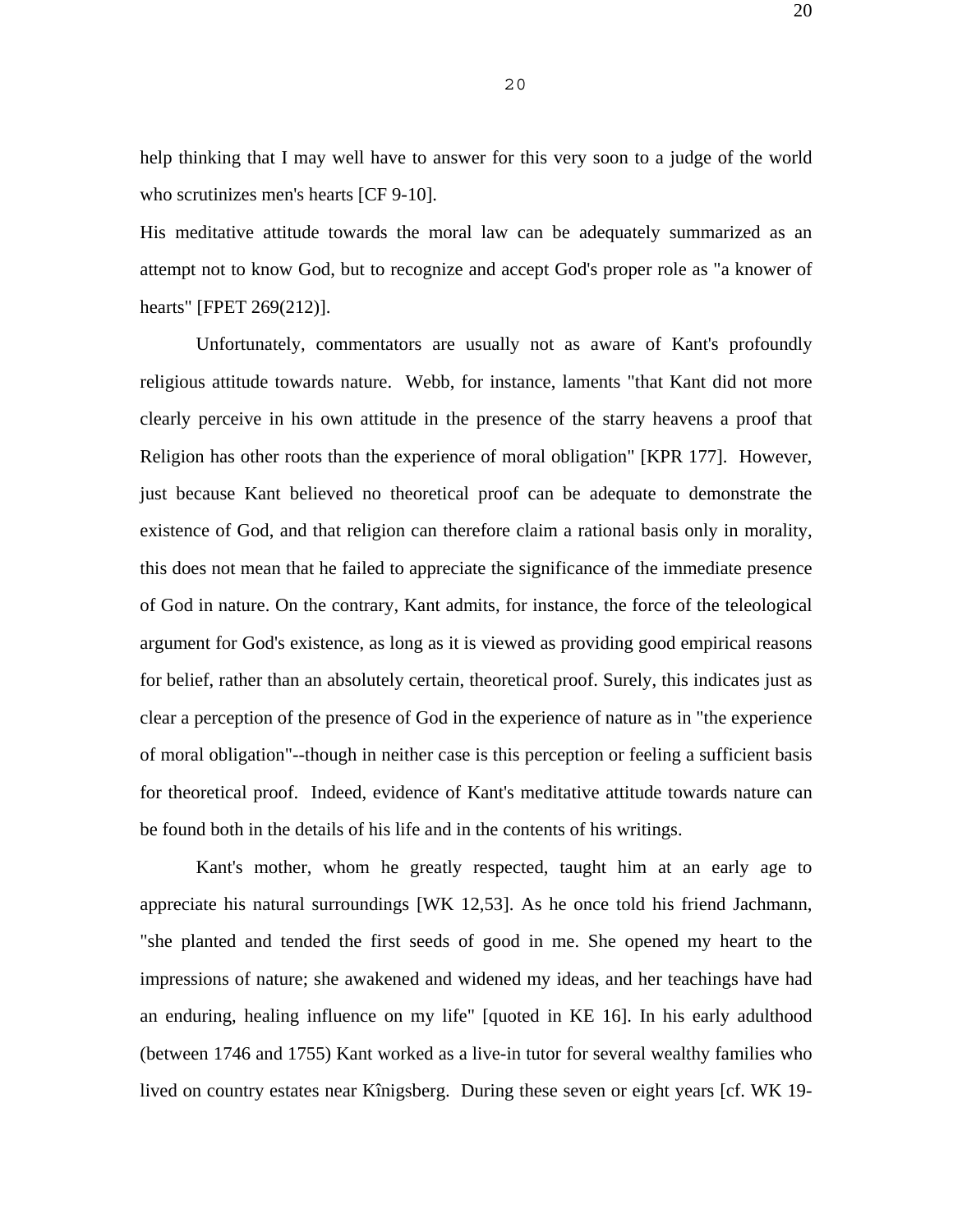21 and KE 22-3] he must have had ample opportunity to experience the hand of God in nature, as his mother had taught him. (He also sometimes preached sermons in the village churches.) And even after becoming a professor at the age of forty-six [WK 34], he disciplined himself to break away from the lively conversation at his dinner table at four in the afternoon in order to enjoy an hour or more of peaceful walking. These walks he usually took in solitude, either on what is now called the "Philosophers' Embankment" along the river Pregel or to the north-west of town along various garden paths [40-1; KE 481]. (He also enjoyed "going for excursions into the country surrounding his native town", especially to the "idyllic" forest just a mile to the north-east, where in 1764 he composed Observations on the Feeling of the Beautiful and the Sublime [KE 27-8].) As he walked, he was careful to keep his mouth closed and breathe through his nose, because he believed this could help prevent disease, but also, no doubt, as an excuse for walking alone in silence [49]. (Kant describes his attitude towards the proper relation between thinking, walking and eating in CF 109-110; and he adds some interesting comments about "drinking air" through the nose in CF 110-111n.) Such an interest in keeping disciplined periods of silence and solitude is likely to give rise to a religious experience of some sort, even if one is not consciously fostering a mystical bent. Furthermore, Kant usually fasted on "nothing but water" in between his once-a-day afternoon meal [KE 49]. That Kant may have been more conscious of the spiritual benefit of his disciplined lifestyle than is generally recognized is suggested by the fact that, upon returning home from his walks, he would spend the next few hours doing what could well be called meditating: "As darkness began to fall, he would take his seat at the stove, and with his eye fixed on the tower of Loebenicht church would ponder on the problems which exercised his mind."40

 The impact of Kant's meditative mind-set on his attitude towards nature is clearly reflected in his writings on nature. For example, he says in HPE 431(95): "Man, who is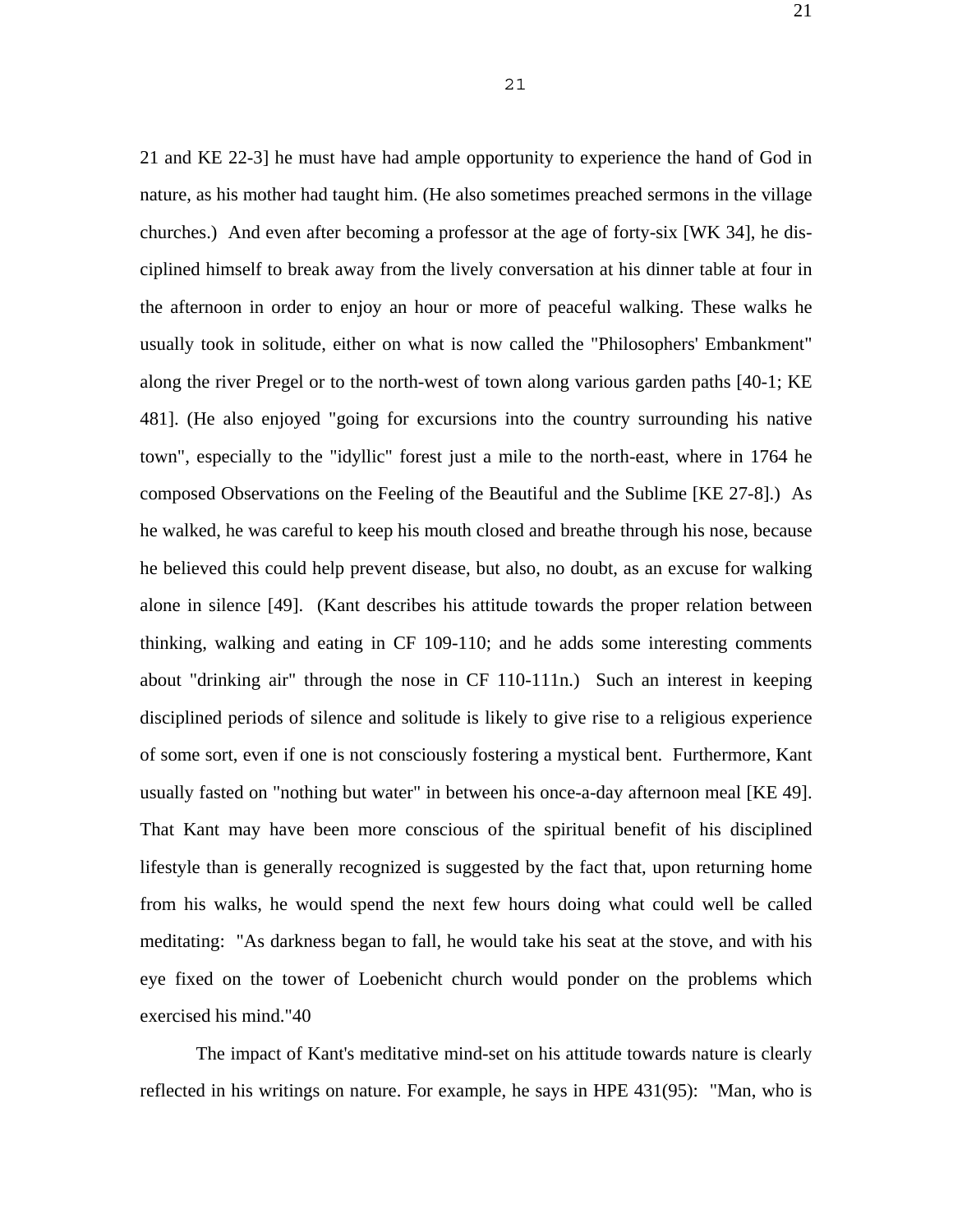intrusted with the oeconomy [sic] of the earth, not only possesses a capacity ["for contemplation and admiration" of nature], but takes a pleasure in learning to know it, and through his introspections glorifieth the Creator." The book which contains Kant's most important "introspections" into nature, and which gave rise to a revolutionary theory of the universe (often called the Kant-Laplace theory), has at times an "almost mystical tone".41 In the "Opening Discourse" Kant explicitly links his introspections into nature with his experience of the presence of God: "at each step I saw the clouds...dissipate, and...the splendour of the Highest Being break forth with the most vivid brilliance" [UNH 222(81)]. As he draws his discussion to a close he exclaims at one point that "God...paints [malt] himself in all his creatures" [360(190)], thus implying the view he develops in CJ of nature as the artwork of God. And in the final paragraph he makes a profound statement of the mystical experience of the hand of God in nature: "In the universal silence of nature and in the calm of the senses the immortal spirit's hidden faculty of knowledge speaks an ineffable language and gives [us] undeveloped concepts, which are indeed felt, but do not let themselves be described."42

 This attitude towards nature is by no means limited to Kant's early, "pre-Copernican" writings. In his Inaugural Dissertation, when he had already adopted the Copernican doctrine of intuition, he nevertheless affirms that "we intuit all things in God."43 Far from giving up this view in his later life, the entire Critical System can be regarded as an explanation of its implications [see e.g. MM 481]. Thus a comment much like that quoted from UNH 367(196) is made in RBBR 197(185-6):

...the contemplation of the profound wisdom of the divine creation in the smallest things, and its majesty in the great...is a power which cannot only transport the mind into that sinking mood, called adoration, annihilating men, as it were, in their own eyes; it is also, in respect of its own moral determination, so soul-elevating a power that words, in comparison, ...must needs pass away as empty sound because the emotion arising from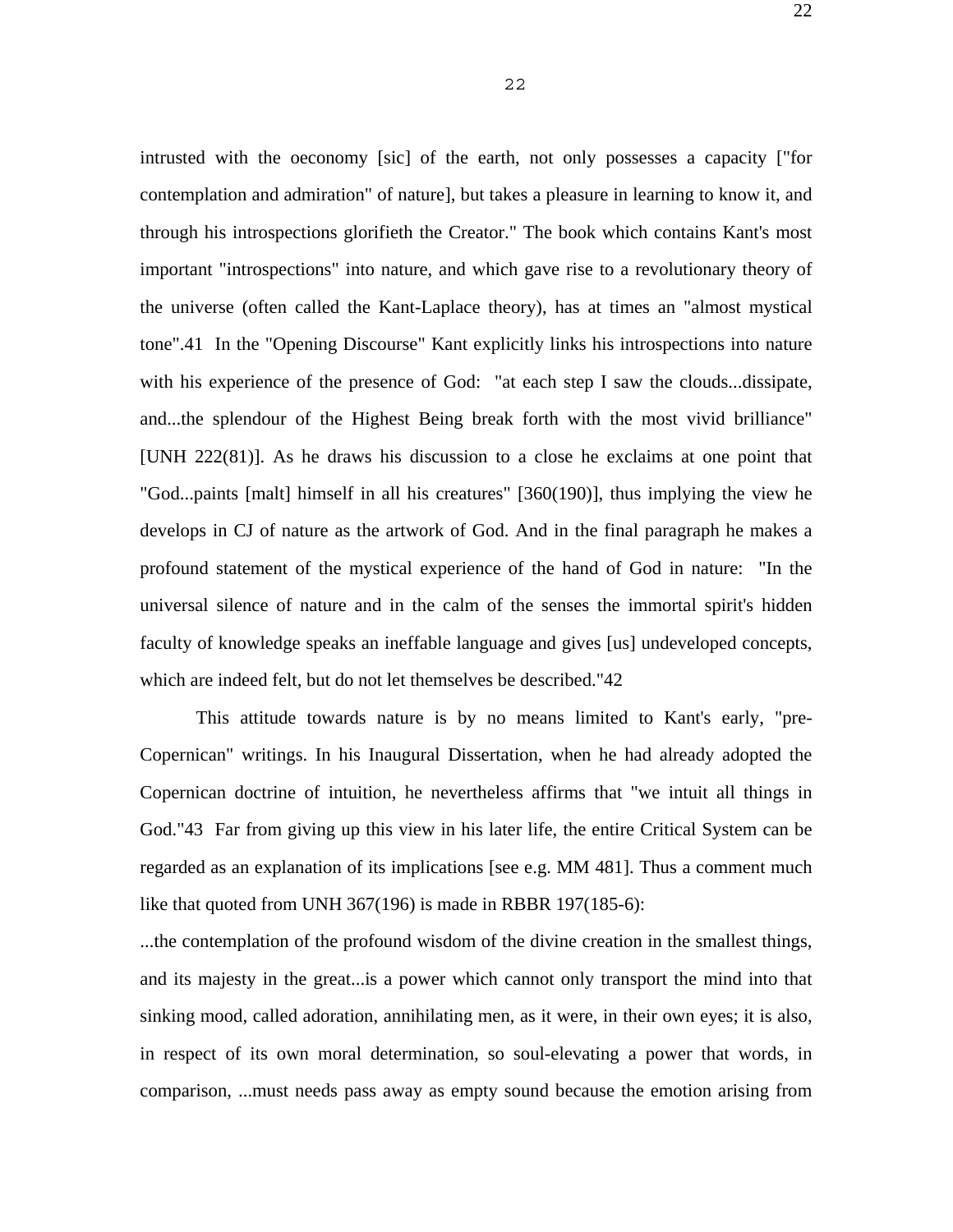such a vision of the hand of God is inexpressible.

The main difference between this and his earlier eulogies of the mystical contemplation of nature is that he now distinguishes between the fanatical tendency to allow oneself to be annihilated by the mystical "vision" and the Critical mysticism according to which one accepts the immediate but inexpressible presence of God as a private confirmation of the moral postulate of God's existence.

 If we now recall Schweitzer's definition of the mystic as the person who feels a connection with the eternal even "amid the earthly and temporal", and who sees this very division as somehow transcended, then we can safely conclude that Kant's deep awareness of the "beyond" towards which nature and conscience points us qualifies him as being a mystic [cf. note 4 above]. A further confirmation of this conclusion comes in FPET 264(204-5), when the philosopher whose "bent" in life is supposed to have been "remote" from any interest in experiencing God's presence44 declares that, in the end, the only solution to the problem of evil is a full appreciation of God's presence in one's contemplative experience of nature ("the world") and conscience ("practical reason"): The world, as a work of God, may be contemplated by us as a divine publication of the designs of his will.... For there [i.e. in the "authentic theodicÇe" provided by our experience of God] God is by our reason the very expounder of his own will announced by the creation; ...that is not the exposition of a reasoning (speculative) practical reason, but of a practical reason possessing potency, which...may be considered as the immediate declaration and voice of God, by which he giveth a meaning to the letter of his creation. The final confirmation of the mystical character of Kant's world view would require a thoroughgoing examination of Kant's Opus Postumum [see note 7 above], for in this work he was attempting to realize his long-standing dream of establishing a Critical mysticism on the basis of his Critical metaphysics by arguing that the hand of God in nature and the voice of God in conscience can be regarded as the two sides of one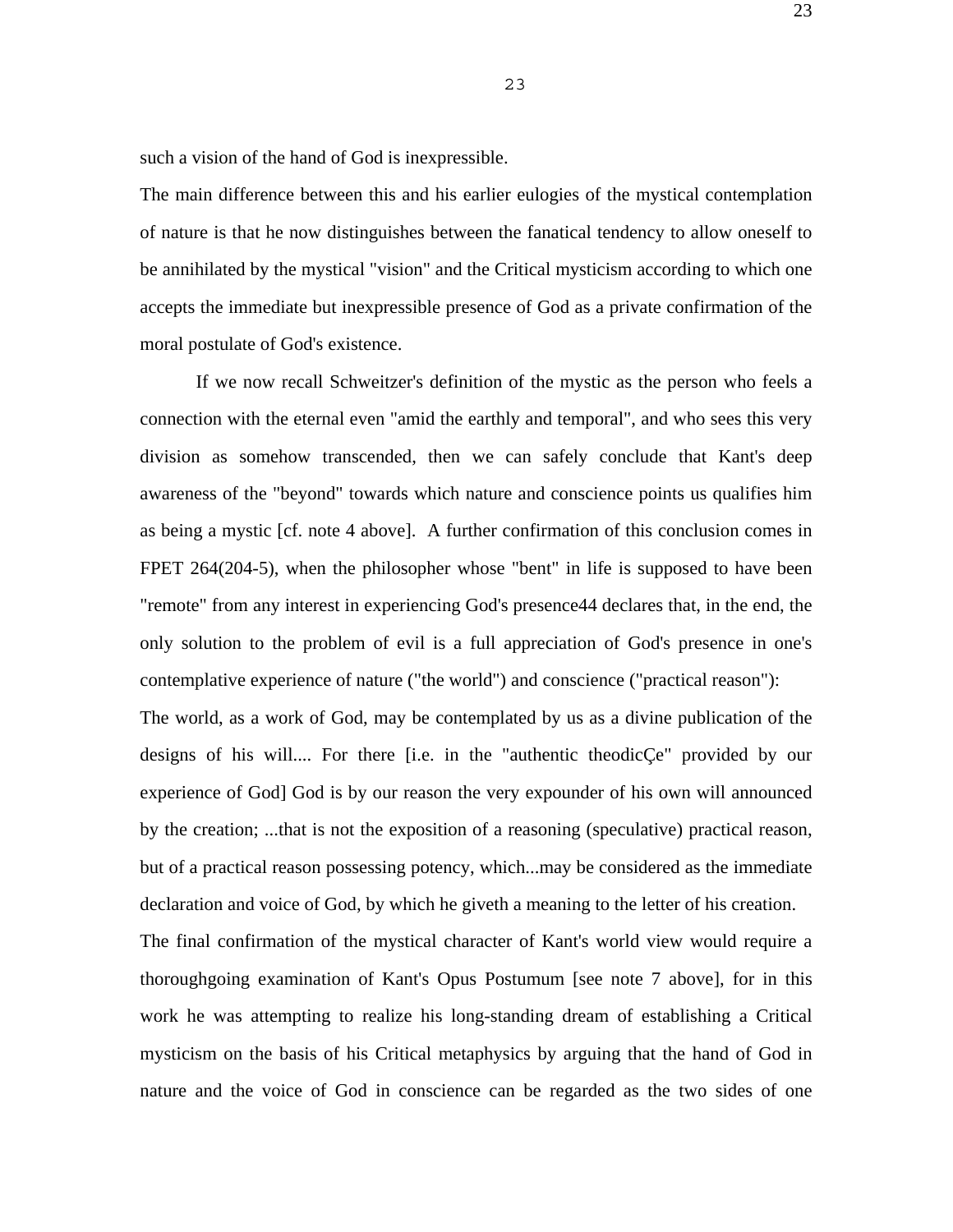mystical reality.

#### IV. Kant's Mystical Metaphors

 We have now explored the extent to which the limitations placed on mysticism in Dreams provide the context in which Kant was able to develop a Critical mysticism in his writings prior to Opus Postumum. A helpful way to conclude this article will be to relate Kant's dual emphasis on the experience of God in conscience and nature to his metaphor of the Critical philosopher as standing on the shoreline between the sea and the beach. As Beck suggests: "Kant speaks of hugging the shore of experience and staying far away from the high and stormy seas of metaphysical speculation. Yet that may have been where his heart was."45 Indeed, we can picture Kant standing on the wet sand at the beach near Kînigsberg, with the waves periodically splashing over his feet, feeling the setting of the sun in his heart and the gradual appearance of the stars overhead. This imagery is admittedly somewhat fanciful, yet it is suggested by Kant's own choice of metaphors, and can be regarded as quite an appropriate symbol of his System of Perspectives. The Critical philosopher stands at the crossroads of immediate experience and casts a reflective gaze over the earth of knowledge on one side and the sea of faith on the other, and recognizes that only on the border between these two can a person fully appreciate the awesome presence of God in light of the conscience within his heart and the majestic stars above. None of these perspectives on its own suffices to define human nature, yet together they suggest the following picture of Kant's mystical world view:

Kant's Four Guiding Symbols

stars above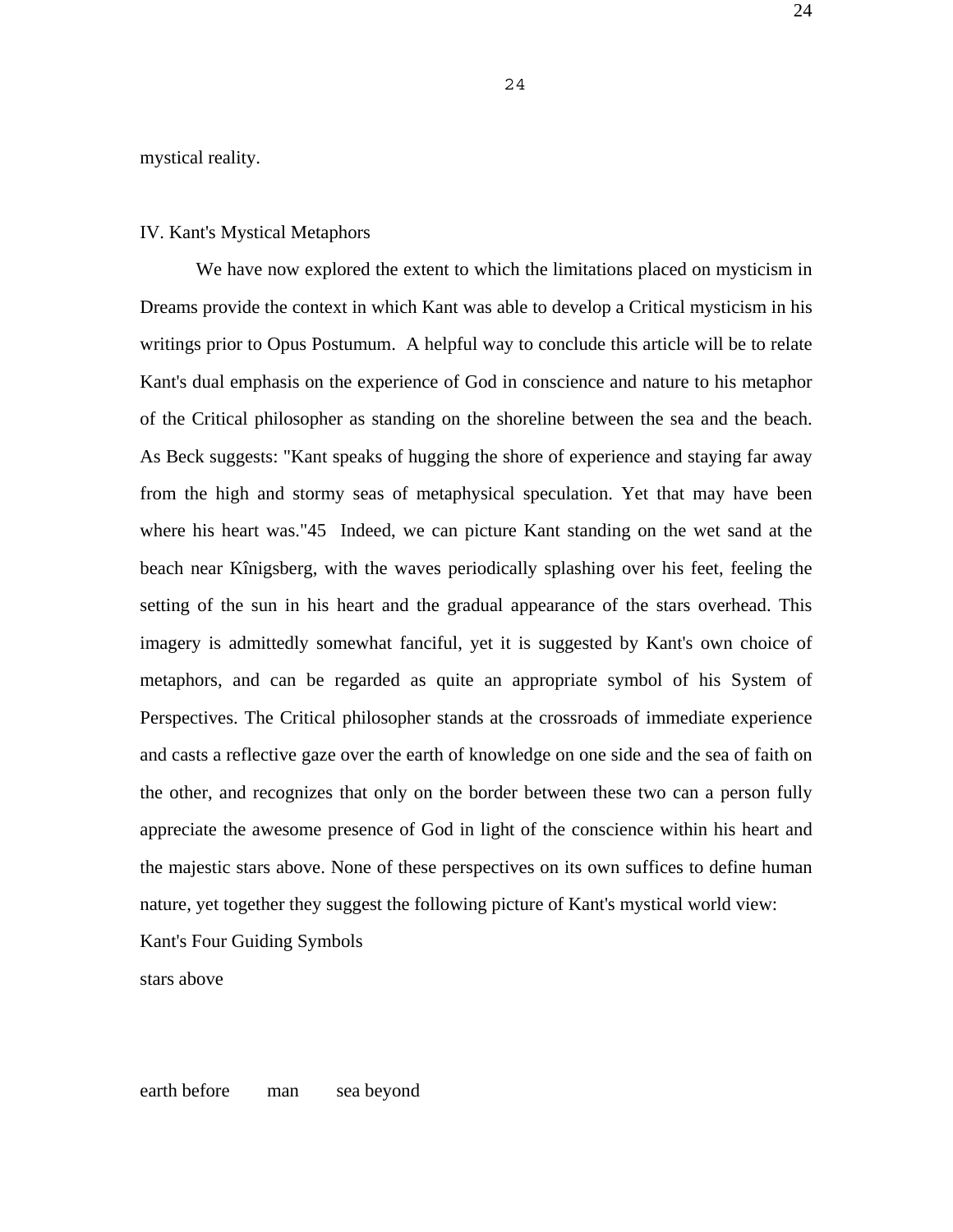### heart within

These four symbols correspond directly to the main divisions in Kant's philosophical System. The stars represent nature, which is the source of the theoretical knowledge examined in the first Critique; the heart represents freedom and the moral law, which are the sources of the practical knowledge examined in the second Critique; the earth represents experience, which is the source of the judicial knowledge of beauty and purpose examined in the third Critique; and the sea represents faith, which is the true source of the metaphysics examined in his metaphysical works,46 and so also (following the analogy in Dreams) of what I have called his Critique of Mysticism.

 Kant is not called the "sage of Kînigsberg" for nothing. As a true sage, he makes his home quietly on the borderlands, denying all extremes, including extreme mysticism. Thus, his world view does not really fit into any of the three categories of mysticism mentioned in section I, but establishes a fourth category instead. He offers the common man47 a vision of life--a Critical mysticism--which can be enjoyed by any and every person who is willing to submit to the God of the shoreline, the God who always escapes our theoretical grasp, yet speaks to us in the universal experiences of nature and conscience.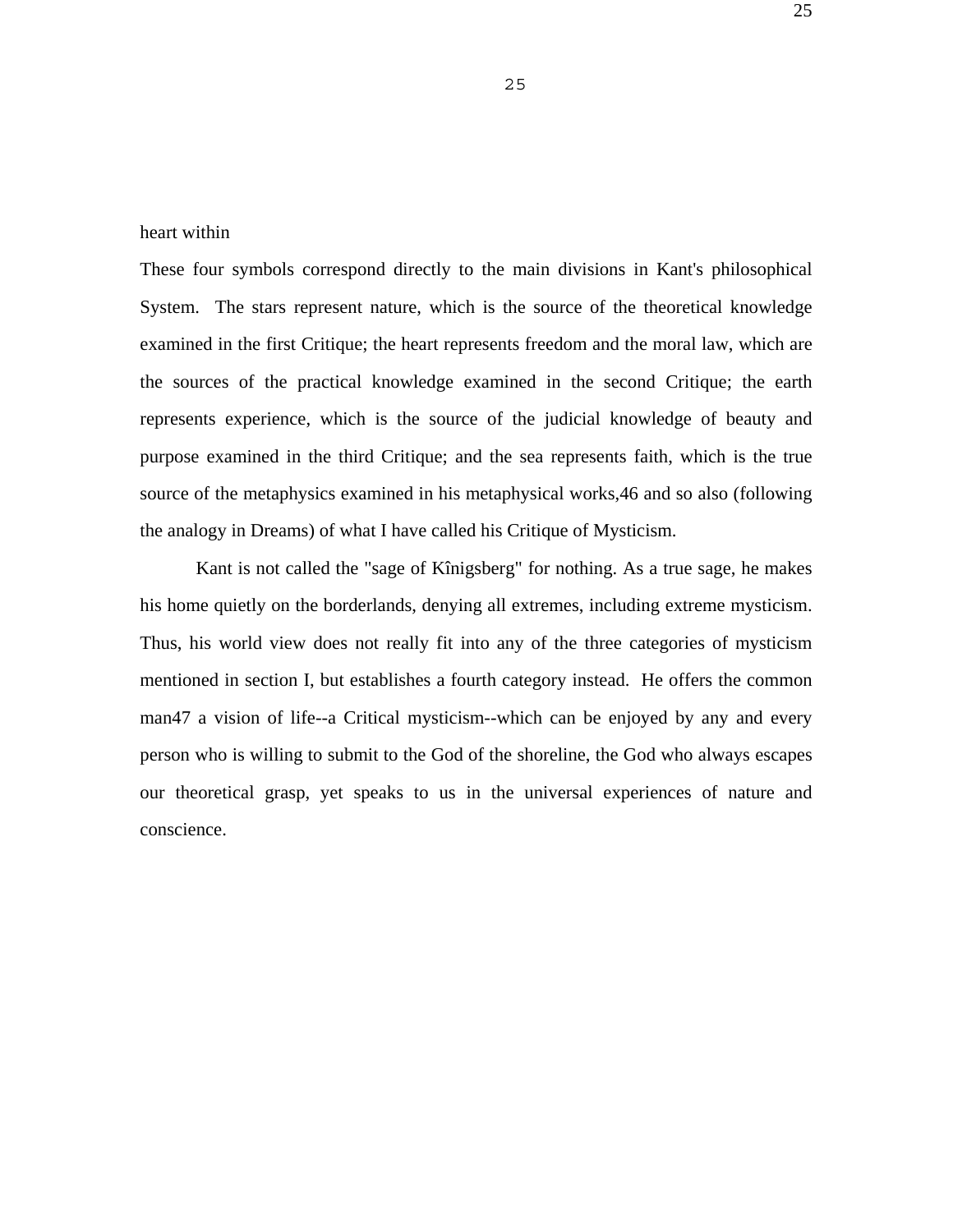Notes to: Kant's Critique of Mysticism (2)

1. Immanuel Kant, Critique of Practical Reason--hereafter CPrR--tr. L.W. Beck (Indianapolis: Bobbs-Merrill, 1956), p.148. (References to Kant's works will cite the Akademie page numbering. When this number is not included in the translation, the translation's pagination will be added in brackets. The only exception is Kant's Critique of Pure Reason--hereafter CPR--tr. N. Kemp Smith (London: Macmillan, 1929), references to which will cite the second (1787) edition pagination, except where material is unique to the first (1781) edition, in which case an "A" will precede the page number.) 2. See "Kant's Critique of Mysticism: (1) The Critical Dreams", in Philosophy & Theology 3.4 (Summer 1989), pp.

3. Immanuel Kant, Dreams of a Spirit-Seer, Illustrated by Dreams of Metaphysics- hereafter Dreams--tr. E. Goerwitz (London: Swan Sonneschein & Co., 1900), p.373(121). 4. The Mysticism of Paul the Apostle, tr. W. Montgomery (London: A. & C. Black, 1931), p.1. Schweitzer distinguishes between "primitive" mysticism, which is based on a "magical act" leading to supposed oneness with God, and "developed" mysticism, in which this union "takes place through an act of thinking" [1-2]. He argues that Paul the Apostle does not have "the usual mentality of a mystic. The exoteric and the esoteric go hand in hand.... [For] mysticism is combined with a non-mystical conception of the world" [25]. Schweitzer's interpretation of Paul's mysticism of "being in Christ" is strikingly similar to the interpretation I will offer in this paper of Kant's mysticism. For both forge a middle path between the extremes of magical and intellectual mysticism, and in so doing they avoid the greatest "danger of all mysticism", which "is that of becoming supra-ethical" [297].

5. See Kant's Religion within the Bounds of Bare Reason--hereafter RBBR --tr. T.M. Greene and H.H. Hudson as Religion Within the Limits of Reason Alone (New York: Harper & Row, 1960), passim. In Chapter XI of my forthcoming book, Kant's System of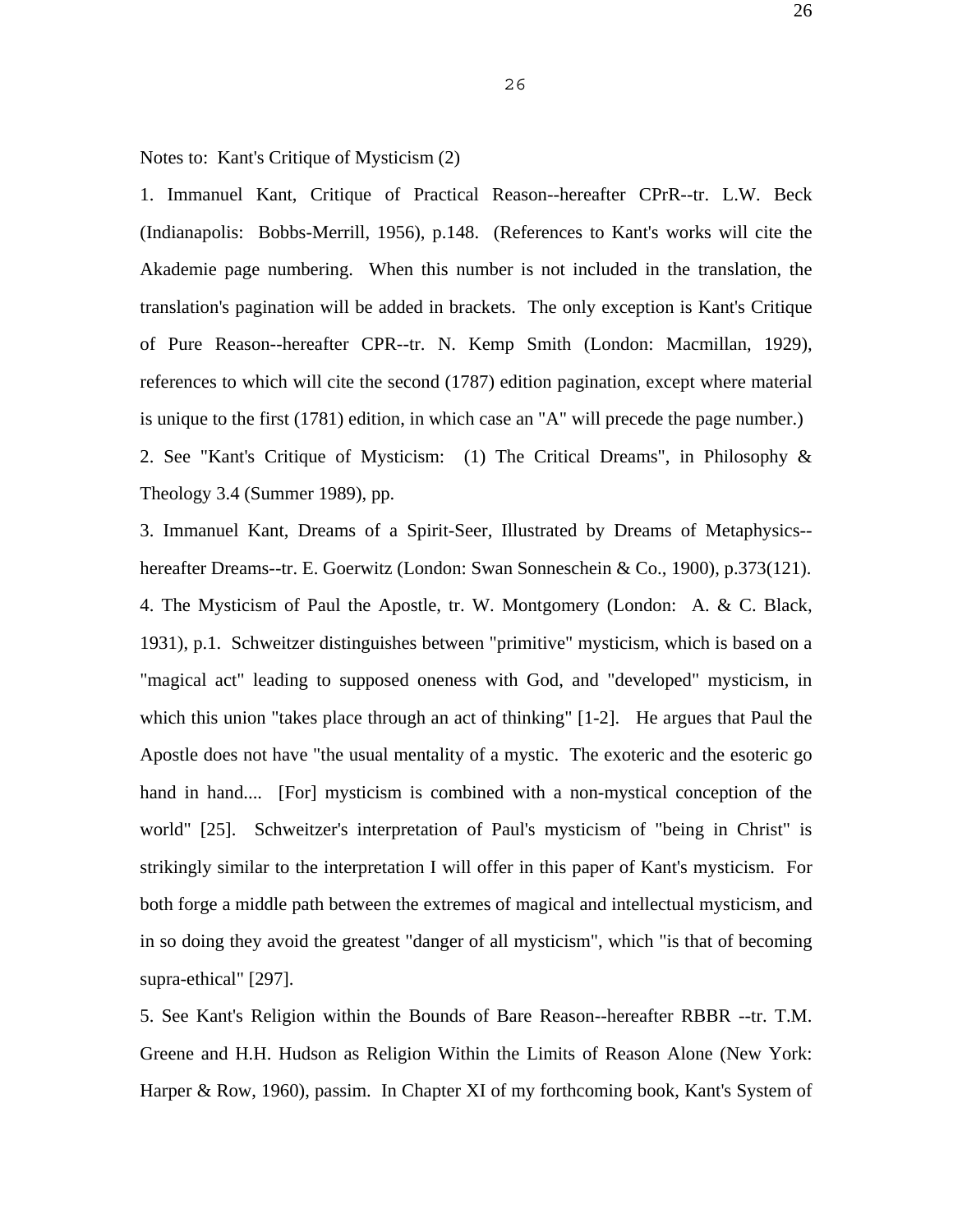Perspectives--hereafter KSP--I argue at length for a balanced interpretation of Kant's attitude. In a nutshell, RBBR is not an attempt to reduce religion to morality, as is so often claimed, but to preserve the value of empirical religion by insuring that it remains connected to its rational (moral) root.

6. Clement C.J. Webb, Kant's Philosophy of Religion--hereafter KPR--(Oxford: Clarendon Press, 1926), p.14.

7. Dreams is examined in the first paper in this series, and Opus Postumum in "What is 'Tantalizing' about the 'Gap' in Kant's Philosophical System?" (forthcoming).

8. Ninian Smart, Philosophers and Religious Truth (London: SCM Press, 1969), Chapter 5, paragraph 62.

9. Peter Baelz, Christian Theology and Metaphysics (London: Epworth Press, 1968), p.41.

10. Keith Ward, The Development of Kant's View of Ethics--hereafter DKVE--(Oxford: Basil Blackwell, 1972), p.168.

11. See KSP, ch.XI. I examine the role of faith in Kant's Critical System (even in its theoretical part) in "Faith as Kant's Key to the Justification of Transcendental Reflection", The Heythrop Journal 25.4 (October 1984), pp.442-455.

12. Quote from John Ballie in Don Wiebe, "The Ambiguous Revolution: Kant on the Nature of Faith", Scottish Journal of Theology 33 (1980), p.530.

13. Carl Du Prel, The Philosophy of Mysticism, tr. C.C. Massey (London: George Redway, 1889), vol.1, p.xxvi.

14. See my article "Knowledge and Experience: An Examination of the Four Reflective 'Perspectives' in Kant's Critical Philosophy", Kant-Studien 78.2 (1987), pp.170-173.

15. William Wallace, Kant--hereafter WK--(London: William Blackwood and Sons, 1901), p.218.

16. Immanuel Kant, The Conflict of the Faculties (1798)--hereafter CF--tr. M.J. Gregor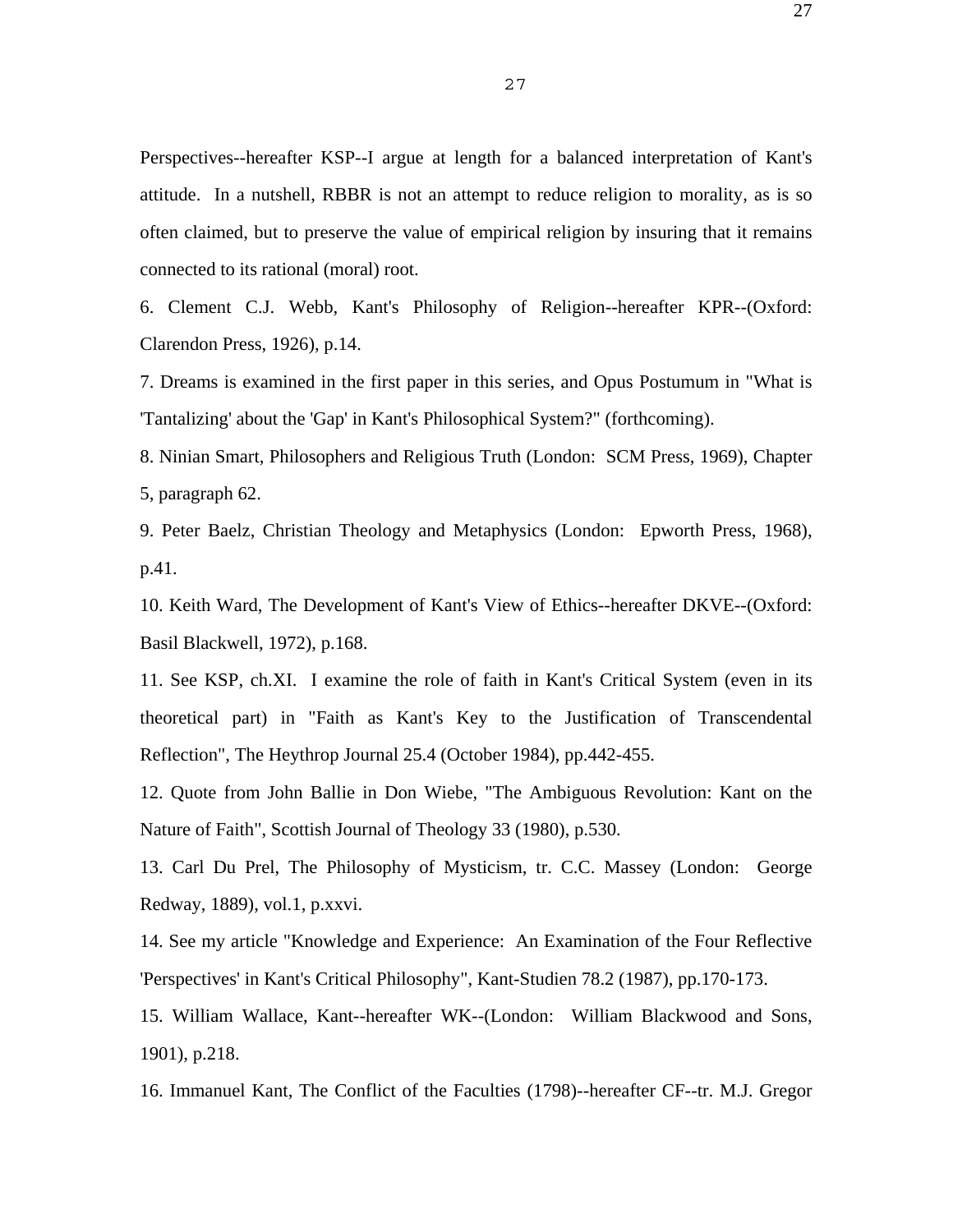(New York: Abaris, 1979), p.47.

17. Immanuel Kant, Of a Gentle Ton Lately Assumed in Philosophy (1796)--hereafter GT--tr. anonymously (by John Richardson) in vol.2 of Essays and Treatises on Moral, Political, Religious and Various Philosophical Subjects--hereafter ET--(London: William Richardson, 1798-1799), p.401n(180n).

18. See my article "The Radical Unknowability of Kant's 'Thing in Itself'", Cogito 3.2 (March 1985), pp.101-116. See also section 2 of my article "Six Perspectives on the Object in Kant's Theory of Knowledge", Dialectica 40.2 (1986), pp.121-151.

19. Kant emphasizes both the subjective and the mysterious aspects of the supersensible in CF 58-9: "there is something in us that we cannot cease to wonder at when we have once seen it... This ascendency of the supersensible man in us over the sensible, such that (when it comes to a conflict between them) the sensible is nothing...is an object of the greatest wonder; and our wonder at this moral predisposition in us, inseparable from our humanity, only increases the longer we contemplate this true (not fabricated) ideal." In GT 402-3(182-3) he says of this same "internal predisposition in humanity, and...the impenetrability of the mystery which veils it": "One never wearies viewing it, and admiring in one's self a power that yields to no power of nature..." He then identifies "the mystery which...can be felt" as "the immoveable [sic] moral law", and explains that this gives us practical access to the supersensible "not by a feeling that grounds cognition, but by a distinct cognition, which has influence on (the moral) feeling."

20. Thus he argues that there cannot "be inferred or discovered from a feeling certain evidence of a direct divine influence... Feeling is private to every individual and cannot be demanded of others" [RBBR 114(104-5), emphasis added].

21. Immanuel Kant, The End of All Things (1794)--hereafter EAT--tr. R.E. Anchor in L.W. Beck (ed.), On History (New York: Bobbs-Merrill, 1963), pp.69-84. Quotes here are taken from pp.335-6.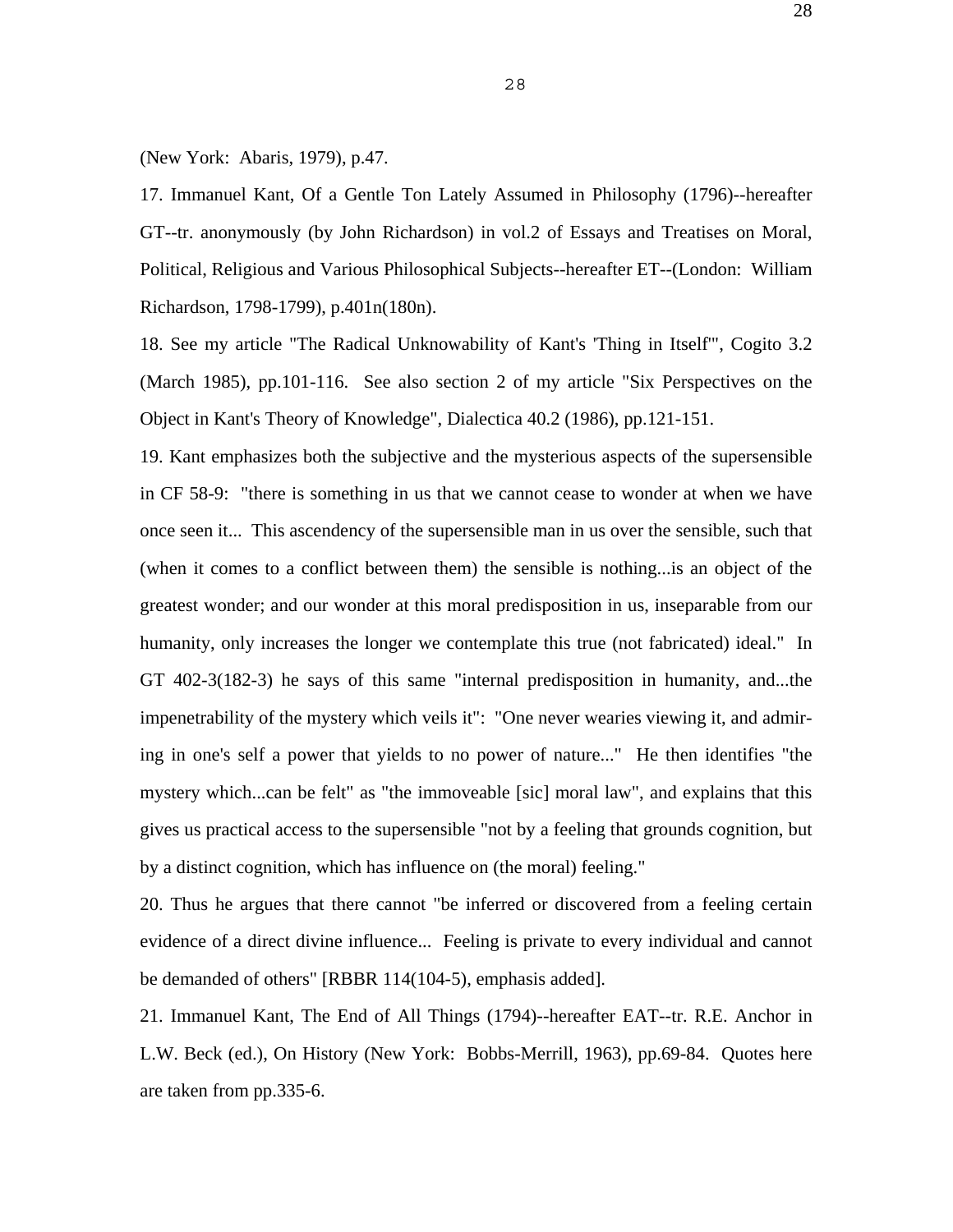21a. It is relevant to note here that Kant's theory in RBBR of a moral interpretation of scripture has a close parallel in some medieval theologians, who referred to this type of interpretation as revealing the "sensus mysticus of a scriptural passage" [Ernst Cassirer, Kant's Life and Thought, tr. J. Haden (New Haven: Yale University Press, 1981), p.389]. Unfortunately, Cassirer falls into the common trap of dismissing such interpretations as leading "into a mere mystical darkness" [390], rather than as providing ultimate clarity, as mystics claim it does.

22. Elsewhere in the same work [CF 62-3n] Kant toys with the idea of a "mystical chronology" which is "calculated a priori" (using the numbers 4 and 7 in various combinations).

23. Francisco Peccorini, "Transcendental Apperception and Genesis of Kant's Theological Conviction", Giornale di Metafisica 27 (1972), p.64.

24. Greville Norburn, "Kant's Philosophy of Religion: A Preface to Christology?", Scottish Journal of Theology 26 (1973), p.432.

25. Immanuel Kant, Lectures on Ethics (delivered c.1775-1781)--hereafter LE--tr. L. Infield (London: Methuen, 1979), p.(98); not included in the Akademie edition of Kant's works. See also CF 67.

26. See e.g. RBBR 153(142). He declares in LE (48) that the laws of ethics (as opposed to legal laws) "do not relate to other people, but only to God and to oneself." That is, ethical laws are determined by the mutual participation of God and man in practical reason, which establishes the moral law in each individual.

27. Immanuel Kant, Metaphysics of Morals (1797)--hereafter MM--part II tr. M.J. Gregor as The Doctrine of Virtue (Philadelphia: University of Pennsylvania Press, 1964), p.490.

28. Immanuel Kant, Lectures on Education (delivered c.1776-1787)--hereafter LEd--tr. A. Churton (University of Michigan Press, 1960 [1899]), p.495(215).

29. Immanuel Kant, On the Failure of all the Philosophical Essays in the Theodicäe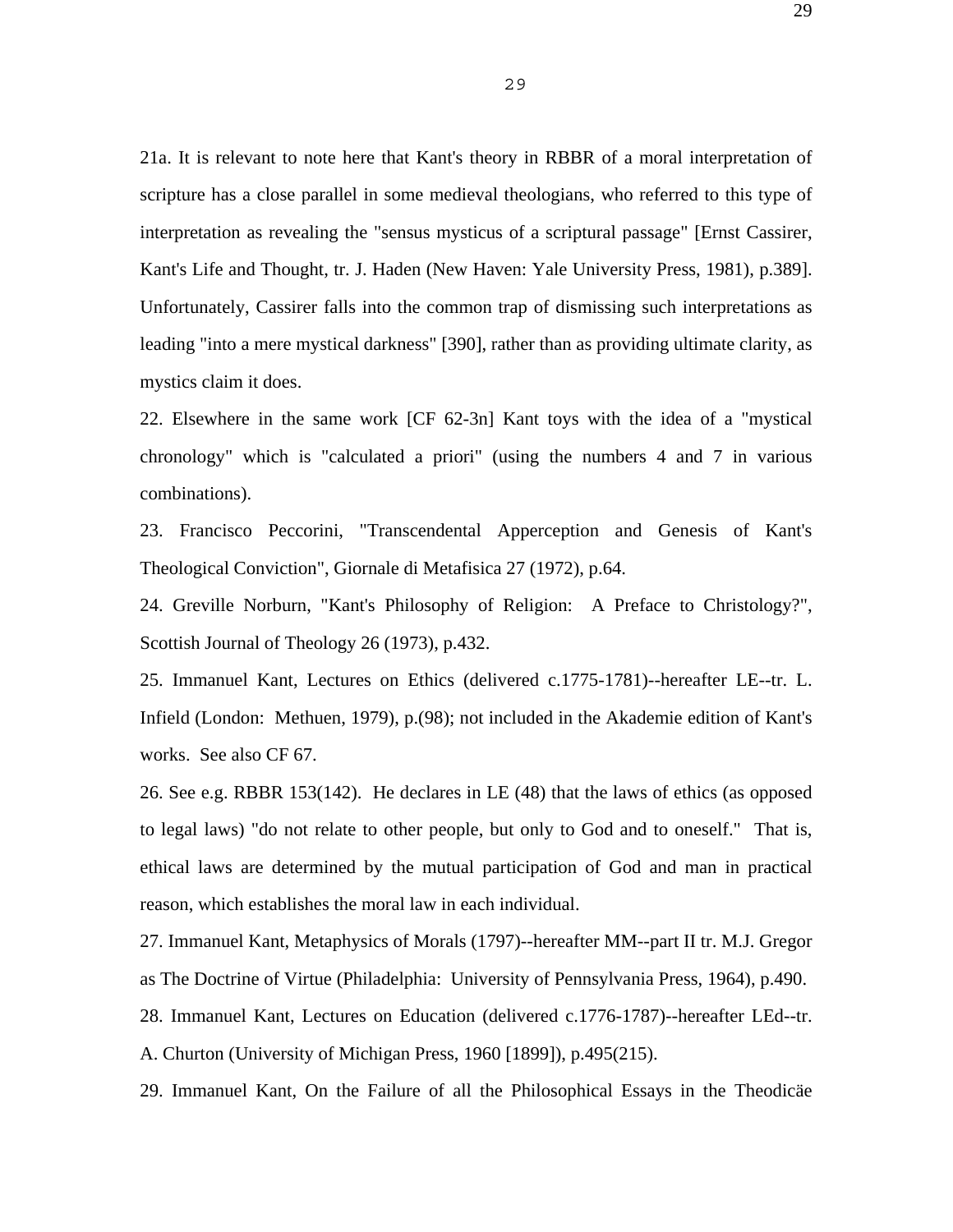(1791)--hereafter FPET--tr. anonymously (by J. Richardson) in ET, p.268(210).

30. Immanuel Kant, Attempt at Introducing Negative Quantities into Philosophy (1763),

tr. G. Rabel in Kant (Oxford: Clarendon Press, 1963), p.200(49). Compare Matthew 6:1,16 and 7:1-5.

31. S.B. Thomas, "Jesus and Kant: A Problem in Reconciling Two Different Points of View", Mind 79 (1970), p.195.

32. I have discussed more thoroughly the relation between the moral principles of Kant and Jesus in "Four Perspectives on Moral Judgment" (forthcoming).

33. Robert Oakes argues [in "Noumena, Phenomena, and God", International Journal for Philosophy of Religion 4 (1973), p.37] that when a person experiences God as present in some sensible object, as for example in the sound of church bells ringing, the person is "having a sensible experience of God, i.e., in Kantian terms, God must be understood as the object of her 'sensible intuition'." In such a case, "the experience of God supervenes upon the experience of the bells... That is, in so far as the experience of the bells is at the same time an experience of God, the woman would thereby be having a sensible experience of God." Oakes is right to claim that the hearing of the bells and the experience of God are both "mediated" experiences. But his view of "God as a possible object of sensible intuition" [37] is mistaken inasmuch as it fails to take into account the perspectival difference between these two types of mediated experiences. Bells can mediate in our experience of God by pointing indirectly to something nonsensible beyond them: they remain symbols of a transcendent ideal which can never become an object of empirical knowledge. Yet the mediate element in our experience of the bells (as bells)- i.e. the sensible intuition of the bells--points directly to a real sensible object of which empirical knowledge is possible. From the standpoint of immediate (nonreflective) experience, both of these are indeed equally valid interpretations. But the fundamental difference between them is revealed as soon as we reflect upon them theoretically: our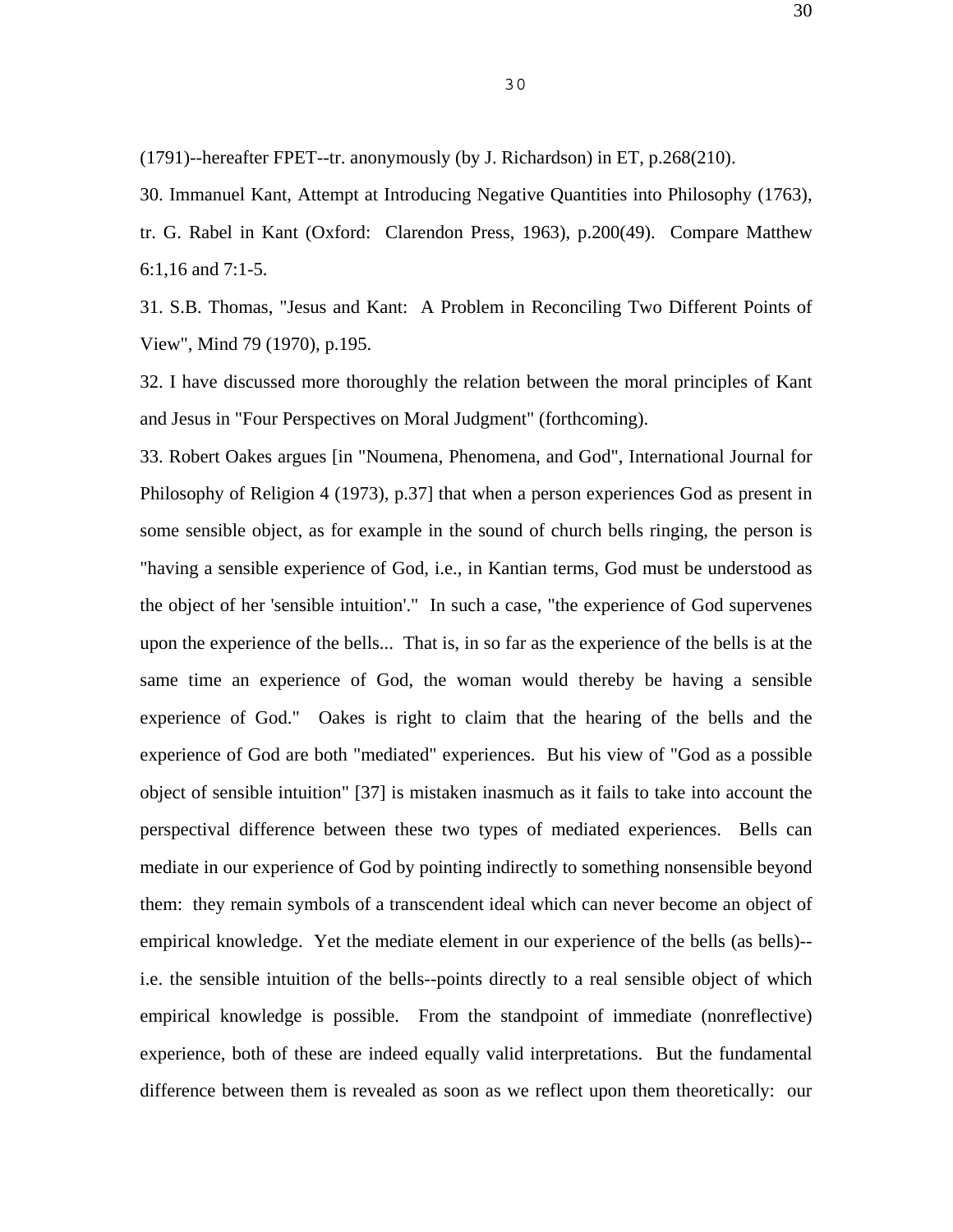sensible intuition of the bells points "forward" to a publicly verifiable empirical knowledge which can be viewed theoretically, whereas our awareness of God's presence in such an experience points "backward" to a transcendent and therefore theoretically unverifiable ground of all empirical knowledge.

34. Rudolf Otto, The Idea of the Holy, tr. J.W. Harvey (London: Oxford University Press, 1950), p.143.

35. See e.g. Willibald Klinke, Kant for Everyman--hereafter KE--tr. M. Bullock (London: Routledge and Kegan Paul, 1952), pp.38,43.

36. G. Rabel, Kant [see note 30], p.vii.

37. LEd 495(216); see also Immanuel Kant, History and Physiography of the Most Remarkable Cases of the Earthquake which towards the End of 1755 Shook a Great Part of the Earth (1756)--hereafter HPE--tr. anonymously (by J. Richardson) in ET, p.431(95). 38. Immanuel Kant, Critique of Judgment (1790)--hereafter CJ--tr. J.C. Meredith (Oxford: Clarendon Press, 1952), pp.351-354.

38a. The question as to why Kant mentions only two sources of admiration and awe is a difficult one. The account I have given in the main text is the one which seems to fit best with Kant's own explanation. However, there is another alternative. If the "starry heavens" refer not to the limits of man's theoretical standpoint, but rather to the limits of man's judicial standpoint (i.e. not to the first but to the third Critique), then the problem becomes one of discovering something in the former system which Kant views with "ever new and increasing admiration and awe". There are, in fact, several a priori elements or functions of the mind which Kant admits are ultimately mysterious. He says in CPR 180- 1, for example, that "schematism...is an art concealed in the depths of the human soul, whose real modes of activity nature is hardly likely ever to allow us to discover, and to have open to our gaze." This is the answer towards which Heidegger points in Kant and the Problem of Metaphysics. However, the best answer, I believe, can be found by taking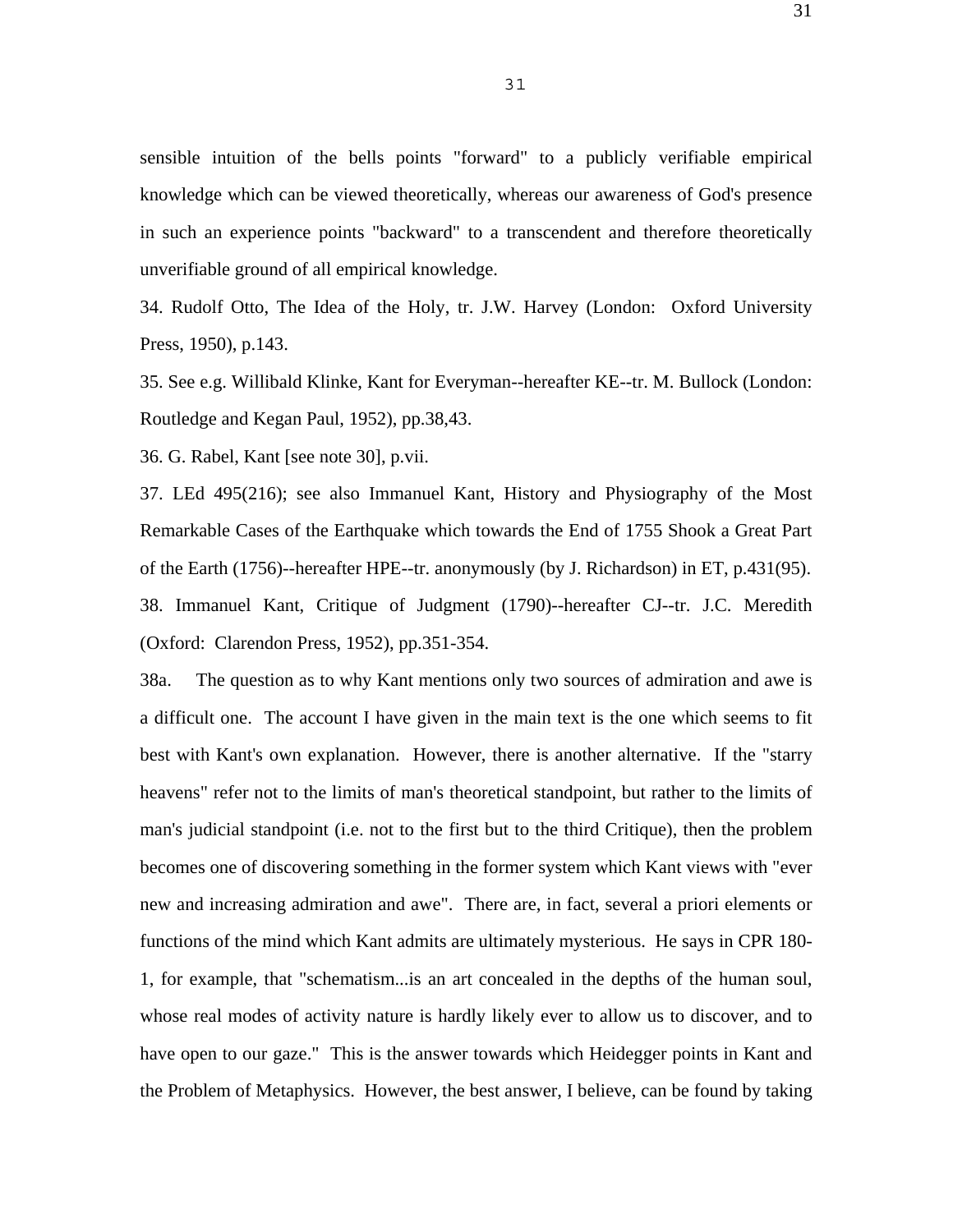note of the sections of the first Critique which most captured Kant's own attention in an "ever new and increasing" way--namely, "The Deduction of the Pure Concepts of Understanding" and the "Paralogisms of Pure Reason", because these are the only two major sections of CPR which Kant almost completely rewrote for the second edition. The common factor between these two sections is that in both Kant devotes considerable attention to discussing the implications of what he calls "the radical faculty of all our knowledge, namely, ...transcendental apperception" [CPR A114]. This clue suggests that his sense of "I", as the subjective source of the categories, is the "brute fact" against which he "bumps his head" in his theoretical system, and which therefore best corresponds to the starry heavens and the moral law.

 Kant's treatment of the "unity of apperception" does indeed have a certain mystical flavor. For Kant is not referring simply to the ordinary man's empirical sense of "I", but to a deeper, transcendental limit of all human experience--a limit which comes into view only as we gradually forget about (i.e. hold in abeyance) the empirical diversity of our ordinary experiences. And this, like Kant's overall a priori approach, is remarkably similar to the mystic's claim that in order to experience God (cf. answer philosophical questions) we must first go through an experience of unknowing. Eckhart, for instance, says "the more completely you are able to draw in your powers to a unity and forget all those things and their images which you have absorbed...the nearer you are to [this experience]. To achieve an interior act, a man must collect all his powers into a corner of his soul...hiding away from all images and forms... Here, he must come to a forgetting and an unknowing" [as quoted by Robert K.C. Forman in "The Construction of Mystical Experience", Faith and Philosophy 5.3 (July 1988), pp.259-260]. Forman examines this process of forgetting in some detail, noting that it eventually serves to revitalize the very details of life which had been "forgotten" [see p.263]. In the same way, the "I think" is for Kant the thought-less core or starting point of all thought;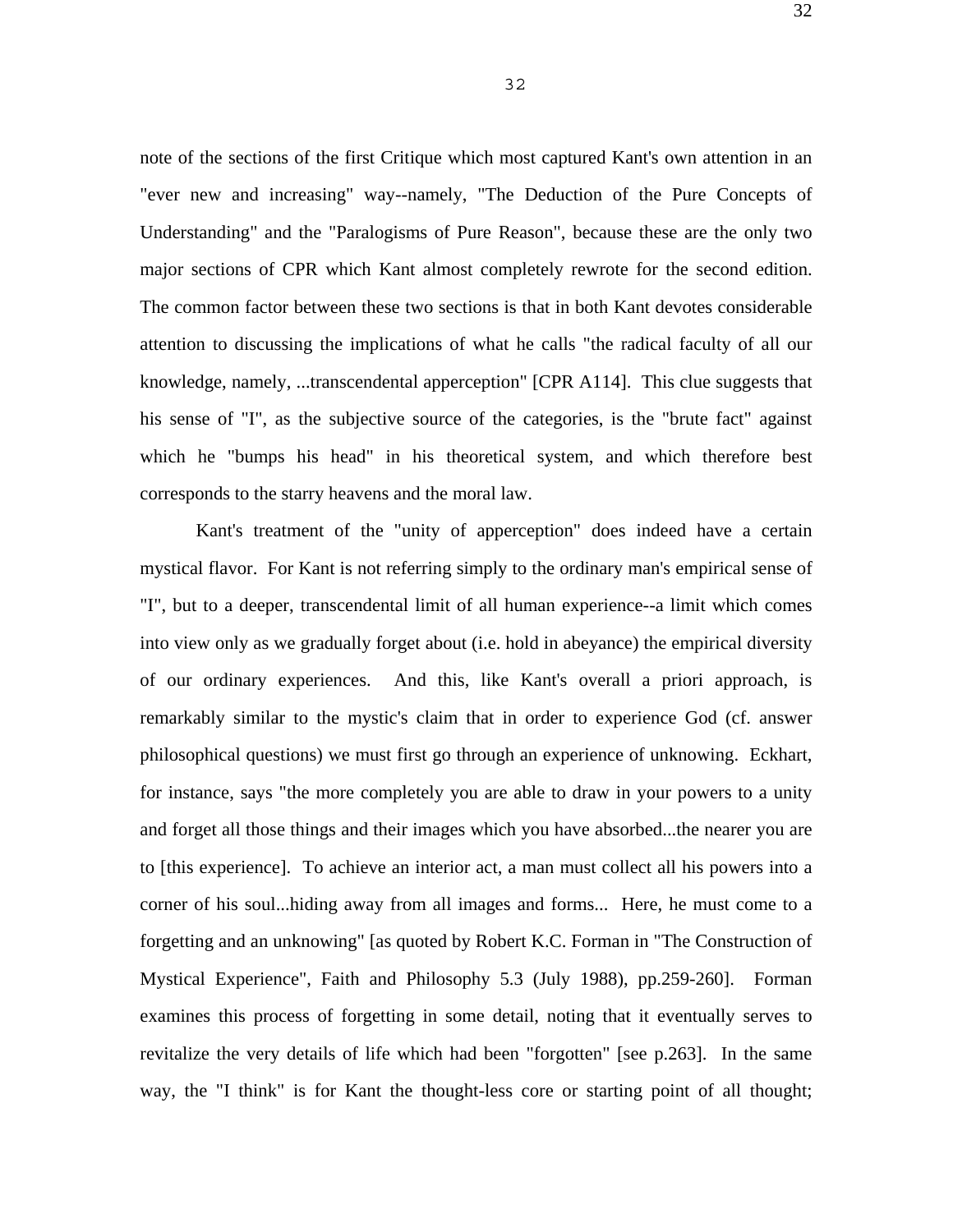apperception is the perceptionless perception of "I" which enables us to become aware of all our perceptions. And as such it provides us with a new (transcendental) perspective from which to view the empirical details of human knowledge in an enlightened way.

 The role of transcendental apperception as the "missing" element in Kant's description of his experience of "awe and admiration" is actually implicit in the text quoted above from CPrR 161-2. For it is "the starry heavens above me and the moral law within me" which give rise to this mystical experience; they are experienced as awesome only when (and because) "I associate them directly with the consciousness of my own existence"--that is, only if I experience them as "at one" with the deepest layer of my selfidentity, my transcendental apperception.

39. Kant confirms this assumption in CJ 482n [see also MM 482]: "Both the admiration for beauty and the emotion excited by the profuse variety of ends in nature...have something about them akin to a religious feeling." From an explicitly Kantian (a priori) standpoint, Rudolph Otto expounds in more detail the implications of this view of religious feeling [in The Idea of the Holy, tr. J.W. Harvey (Oxford: Oxford University Press, 1950 [1923]); on Kant, see pp.45,112-4]. Otto's claim that man's deep religious (or mystical) experiences have an essentially mysterious (i.e. nonrational and even nonmoral) factor might seem to be a direct rejection of Kant's emphasis on reason as the source for both natural and moral knowledge. But in fact they are almost entirely consistent. Otto's account of Kant's statements regarding the impact of conscience and nature on his philosophical feeling would be something like this. Kant experiences awe when confronted with the moral law and starry skies because he recognizes these as symbols of a transcendent, mysterious source of the two sides of human existence. They represent the two "brute facts" against which we "bump our heads", so to speak, in our efforts to discover the one ultimate Reason out of which human reason arises. This Reason creates nature and creates morality, but is it itself rational and moral? The fundamental tenet of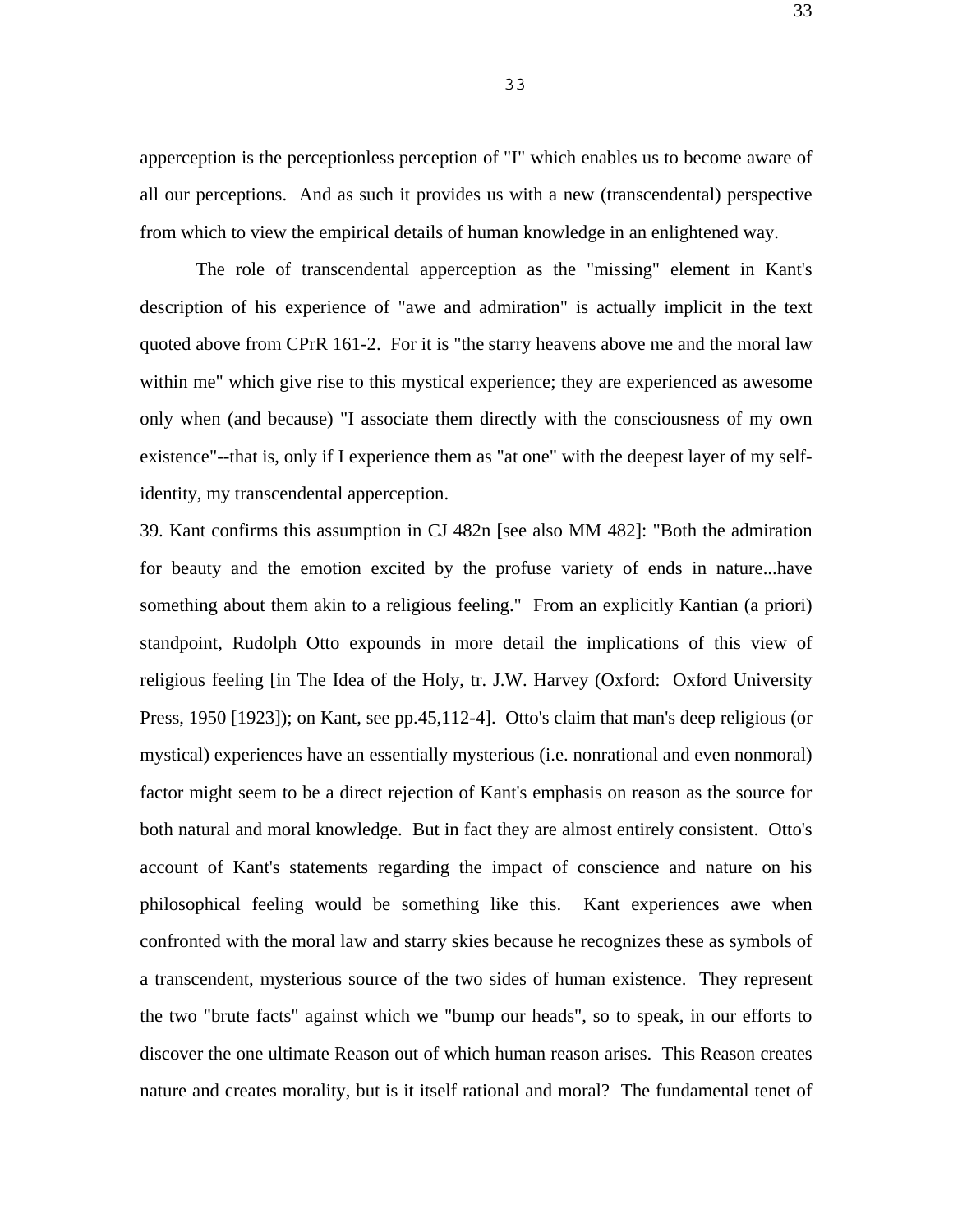Kant's theoretical philosophy is that we cannot know the answer to such a question. And that is precisely the reason why our experience of these two limits arouses such "admiration and awe"! (This paradoxical situation arises, incidentally, whenever selfreference is applied to any fundamental principle: the principle itself cannot be coherently submitted to the criteria to which it gives rise.) Once the perspectival character of Kant's thinking is taken into account, it becomes clear that he would have no trouble accepting such an explanation of his deepest experiences. "Reason" is, for Kant, the ultimately unknowable mystery out of which arise all our human capacities for knowledge and goodness.

40. WK 41. Kant also "sat in meditation" after breakfast from about five until six each morning, a habit about which he once remarked: "This is the happiest time of the day for me" [KE 48].

41. WK 108. Stanley Jaki's recent translation of this book, Universal Natural History and Theory of the Heavens--hereafter UNH--(Edinburgh: Scottish Academic Press, 1981) is unfortunately over-literal, and his introduction and notes are grossly unfair to Kant's true position. I have criticized Jaki's approach in detail in "Kant's Cosmogony Re-Evaluated", Studies in History and Philosophy of Science 18.3 (September 1987), pp.255-269.

42. UNH 367(196). This and the previous quote from UNH are my own translation.

43. Immanuel Kant, On the Form and Principles of the Sensible and Intelligible World, tr. G.B. Kerferd and D.E. Walford in Selected Pre-Critical Writings and Correspondence with Beck (Manchester: Manchester University Press, 1968), p.410. Kant repeats this phrase several times in Opus Postumum.

44. KPR 60. Such a stoic view of Kant is flatly contradicted by the accounts of Kant's personality given by those who knew him personally. One of his closest friends, Jachmann, describes him as "a spirited orator, sweeping the heart and emotions along with him, as well as satisfying the intelligence" [quoted in KE 34], and adds that in social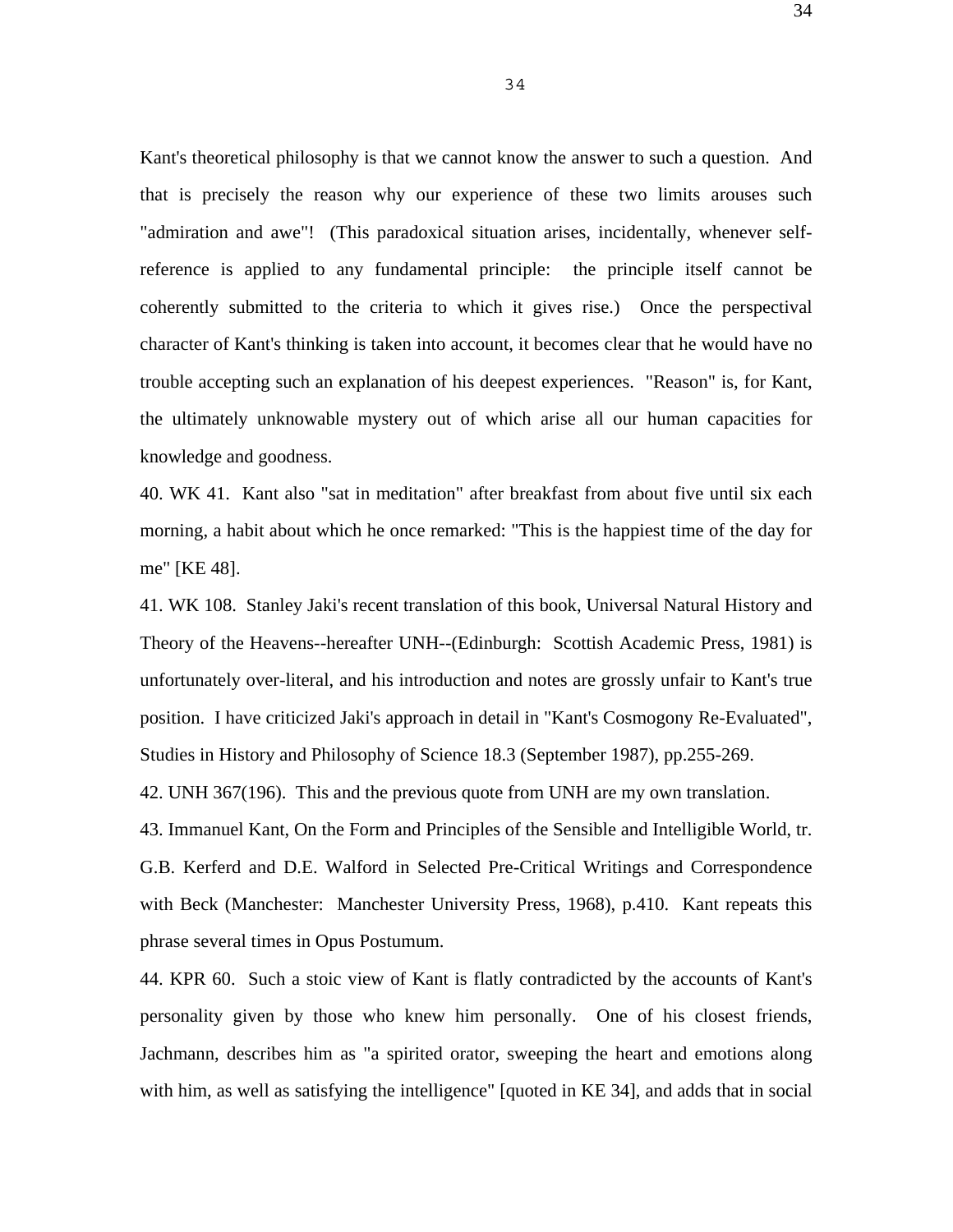gatherings he was unsurpassed: "All his friends were unanimously of the opinion that they had never known a more interesting companion" [quoted in KE 45]. Moreover, Kant openly described himself as having a "very easily affected, but otherwise carefree spirit" [quoted in KE 32]. What Kant objected to was not emotion as such, but "emotional thinking" [52].

45. Lewis White Beck, Kant's Latin Writings (New York: Peter Lang, 1986), p.11. For examples of Kant's use of this metaphor, see his: The Use in Natural Philosophy of Metaphysics Combined with Geometry... (1756), tr. L.W. Beck in Kant's Latin Writings, p.475; The Only Possible Argument for the Demonstration of the Existence of God (1763), tr. anonymously (by J. Richardson) in ET, pp.65-66(220); CPR 294-295,353- 354,A395-396; and Prolegomena to Any Future Metaphysics (1783), tr. L.W. Beck (New York: Bobbs-Merrill, 1950), p.262. The best example comes in CPR 294-5, where Kant describes the domain of "pure understanding" as "an island, enclosed by nature itself within unalterable limits. It is the land of truth--enchanting name!--surrounded by a wide and stormy ocean, the native home of illusion, where many a fog bank and many a swiftly melting iceberg give the deceptive appearance of farther shores, deluding the adventurous seafarer ever anew with empty hopes, and engaging him in enterprises which [like dreams!] he can never abandon and yet is unable to carry to completion." Kant's use of the word "horizon" (which occurs 16 times in CPR [according to my A Complete Index to Kemp Smith's Translation of Immanuel Kant's Critique of Pure Reason (distributed privately, 1987), p.171]) is closely related to his analogy of the shoreline. In CPR 353-354, for instance, Kant compares the illusion created by the Antinomies to the fact that the sea appears to be "higher at the horizon than at the shore".

46. That is, in Metaphysical Foundations of Natural Science, in MM, and in Opus Postumum. I examine in detail the logical relations between these and the other books which make up Kant's System in "The Architectonic Form of Kant's Copernican Logic",